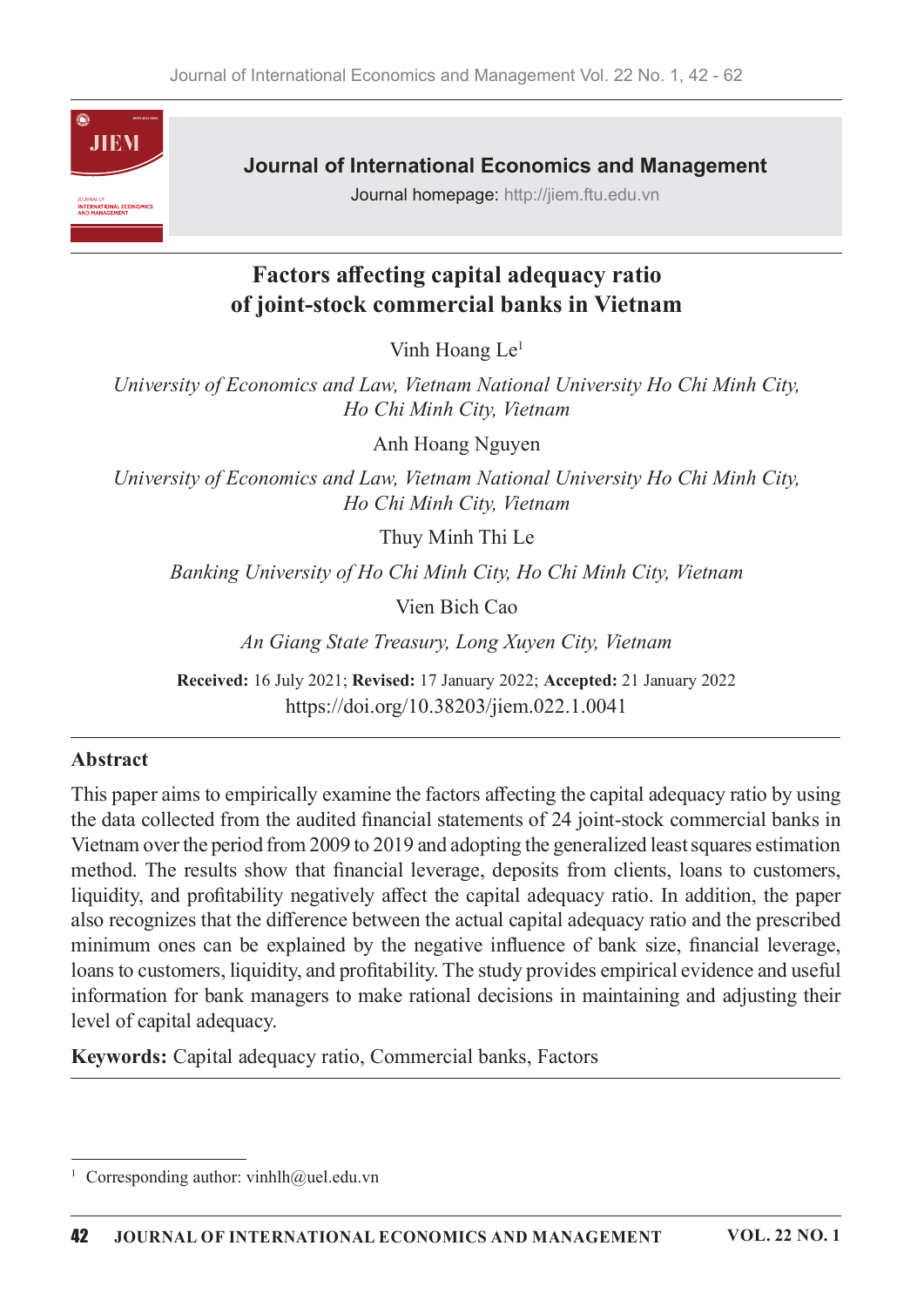### 1. Introduction

Capital adequacy ratio (CAR) is one of the essential measures indicating the level of safety in business activities of commercial banks. According to Basel II, all risks must be quantified by a specific number, which will indicate how much capital a bank needs to be able to cover its risks. In other words, any bank which can guarantee this rate can create a buffer against financial shocks to protect itself and its customers. Along with the restructuring process of the banking system in Vietnam in the context of regional and global economic integration, the requirement to ensure operational safety according to international standards is becoming more urgent. Statistics of the State Bank of Vietnam (2020) illustrate that as of 31 December 2019, the total assets of the entire system of credit institutions increased by 13.69% to reach 12.58 million billion VND. The capital equity increased by 13.10% to 911,731 billion VND. The minimum CAR increased to 11.95% from 11.57% in 2018. The minimum CAR of commercial banks controlled by the State was 10.19% by the end of 2019, which was higher than that at the end of 2018. The minimum CAR of the commercial banks, which are not controlled by the State at the end of 2019 was 10.52%, which was lower than that at the end of 2018. Commercial banks usually had their minimum CARs lower than those of other types of credit institutions. For example, by the end of 2019 and 2018, the CARs of joint-venture and foreign banks were 24.07% and 23.53%, respectively. The CARs of financial companies and financial leasing companies were 17.89% and 19.68%, respectively. The CARs of cooperative banks were 19.46% and 18.68%, respectively (The State Bank of Vietnam, 2020).

However, from the perspective of financial management, the commercial banks have to face a trade-off between return and risk; this again requires the bank managers to balance factors to maintain the CAR while ensuring compliance with regulations and achieving profitability targets. Accordingly, the arising question is about what factors Vietnamese joint-stock commercial banks can base to maintain their CAR. Our study will find the answer to this question. The results of the study provide useful information in adjusting the ratio in accordance with the characteristics of commercial banks as well as the requirements of the State Bank of Vietnam.

To answer the above research question, we used the data of 24 joint-stock commercial banks in Vietnam in the period from 2009 to 2019. The estimation results for panel data show that financial leverage, deposits from clients, loans to customers, liquidity, and profitability negatively affect the CAR. In addition, we also find that the difference between the actual CAR and the prescribed minimum ones can be explained by the negative effect of bank size, financial leverage, loans to customers, liquidity, and profitability.

The remaining of this paper is structured in four sections. Section 2 presents the literature review. Section 3 suggests the methodology. Section 4 analyzes the research results and presents the discussion based on these results. Section 5 concludes the paper.

### 2. Literature review

CAR is a financial indicator illustrating a bank's financial ability to withstand risks (Claessens, 2010). Therefore, this ratio is not only of interest among commercial bank managers but also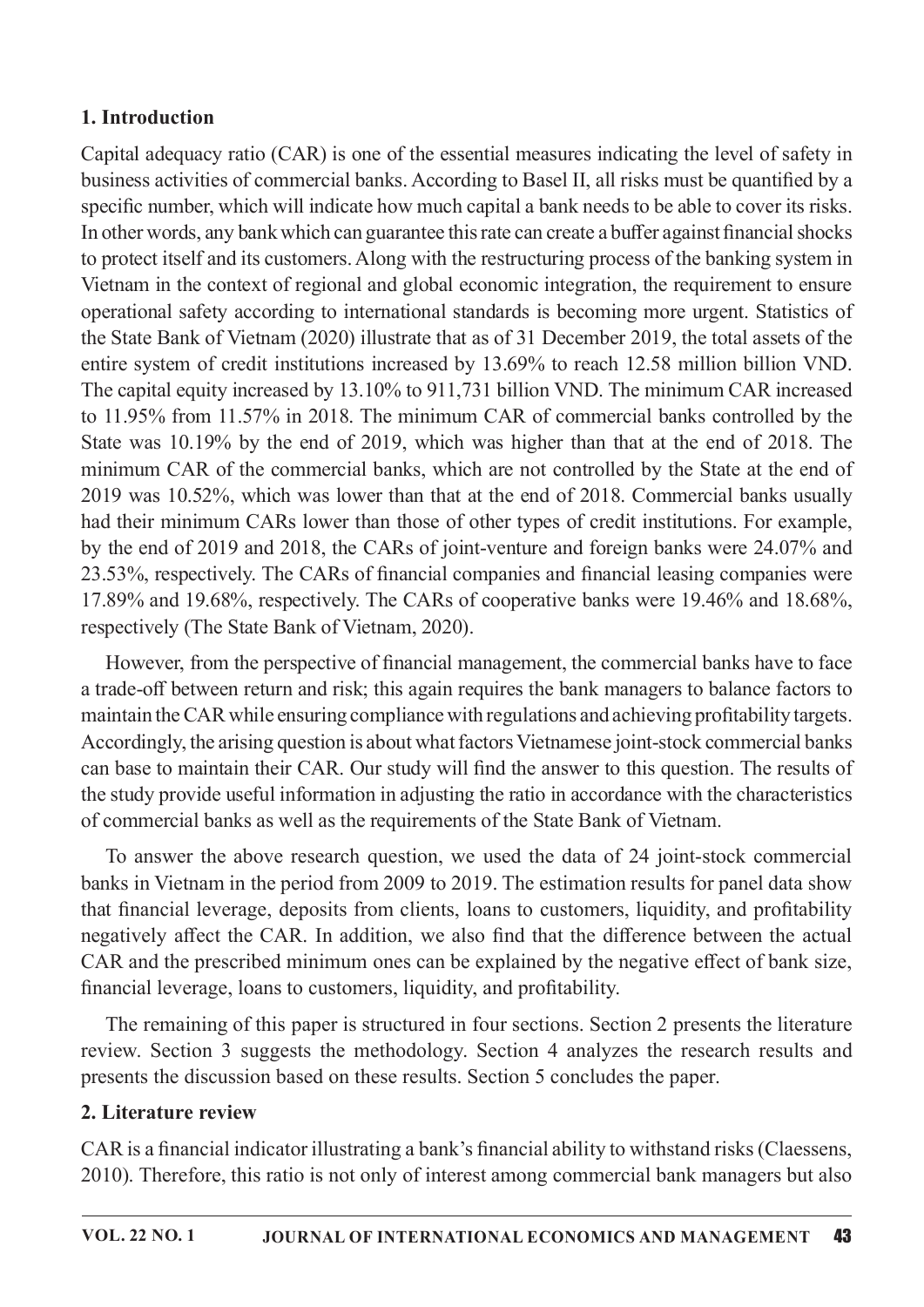used by the State Bank, bank stock investors, and many other entities. CAR can be explained by many factors. Within the scope of this study, the characteristic elements of commercial banks will be considered.

The first element is bank size, which is one of the most common determinants of CAR in the existing literature. The signaling theory (Akerlof, 1970) states that bank size is proportional to CAR. An expansion of a bank will bring positive signals and create motivations for the bank to increase and diversify its asset portfolio. Many different methods of mobilization are also easily implemented, which increases liquidity and reduces risks for the bank. Keqa (2021), Kasmadi et al. (2017), and Workneh (2014) provide empirical evidence that bank size is positively related to CAR.

However, the too big to fail theory (Stern and Feldman, 2004) recommends that large banks tend to take on excessive risks by allocating more capital to risky assets with the expectation of increasing profits, leading to increased risks to their asset portfolios. A wide range of studies indicates an inverse relationship between bank size and CAR. Larger banks tend to have smaller CAR. For example, Hewaidy and Alyousef (2018) employed the data from all Kuwaiti listed banks in the period from 2009 to 2016 to examine determinants of CAR. The authors confirm that bank size has a significant impact on CAR. This outcome is also in accordance with the previous results of Alajmi and Algasem  $(2015)$ , who find that Kuwaiti bank size and return on assets (ROA) have significant negative relationships with CAR. More recently, Unvan (2020) also argues that the growth of banks is related to a reduction of the bank CAR when using the system generalized method of moments technique with data for commercial banks in Ghana in the period from 2008 to 2017. Usman et al. (2019) conducted a study on CAR with the data of 27 banks that have been listed on the Indonesia Stock Exchange and reveal that banks' capital adequacy level is significantly driven by bank size, leverage, loan loss reserve, net interest margin, and loan asset ratio. Larger banks often have a high level of security because they have capital large enough to bear any risky assets. This result supports previous studies in emerging countries such as Aktas et al. (2015), Vo et al. (2014), El-Ansary and Hafez (2015), and Bateni et al. (2014). It is likely that when larger banks preserve overtime flexibility, lower capital adequacy may not necessarily affect their operations. Moreover, larger banks can access capital market funds quickly and at lower transaction costs. Therefore, the sum of resources that larger banks hold can be overlooked. However, Masood and Ansari (2016), Pham and Nguyen (2017), and Vu and Dang (2020) do not find any evidence showing a statistically significant relationship between bank size and CAR.

The second factor is the loan-loss reserve. Thakor (1987) argues that the extent of the reserve provides information about the bank asset's quality and signals future performance changes. According to the income smoothing theory, the banks that operate favorably with higher profits will tend to increase their provisions for risks to make up for unfavorable periods and low profits. Such adjustments to loan-loss reserve can change the CAR. From the empirical evidence perspective, many studies find a correlation between loan-loss reserve and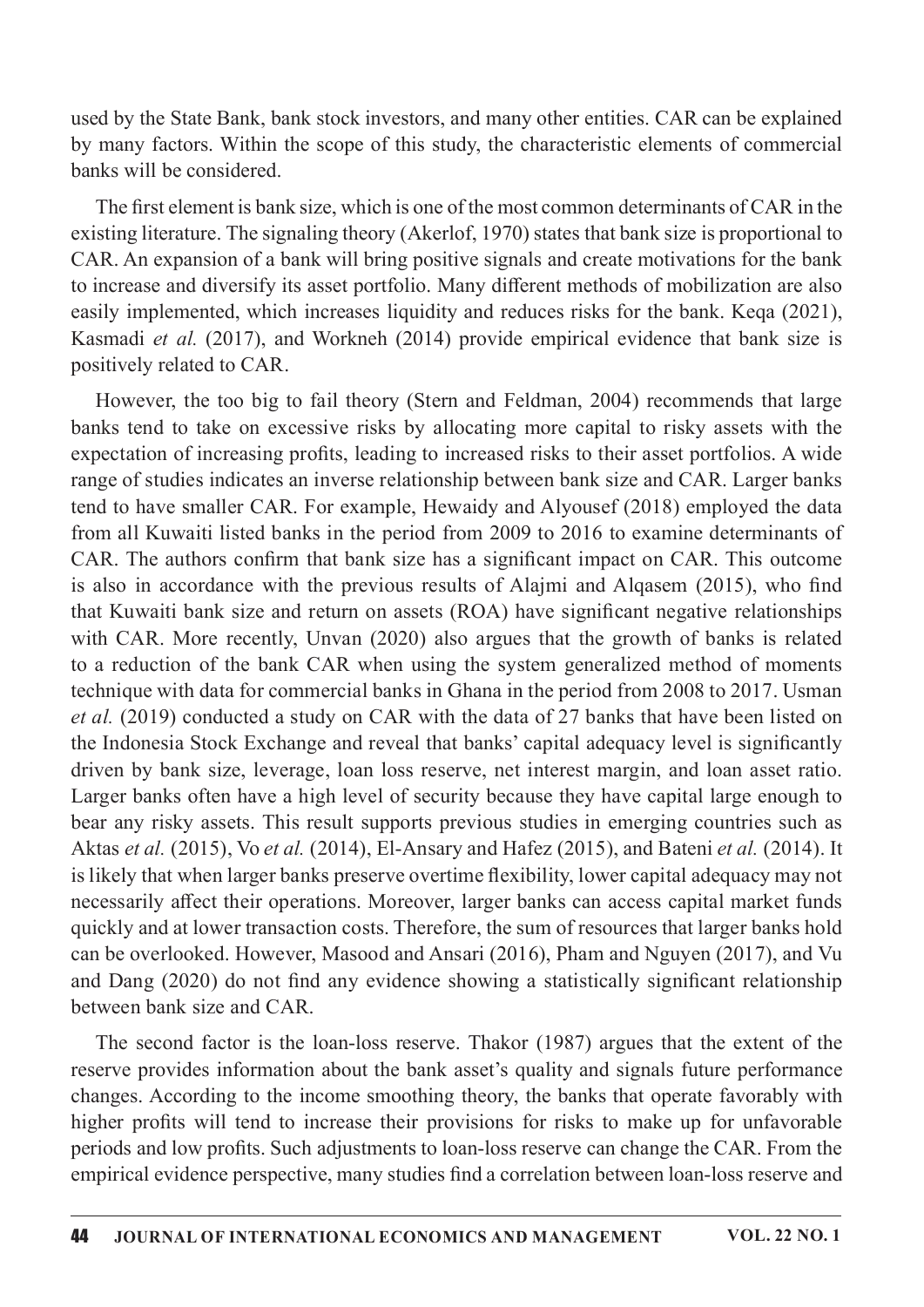CAR. The impact direction is still arguable. For instance, Masood and Ansari (2016) gathered data of Pakistani commercial banks for the period from 2008 to 2014 to investigate the factors that affect the CAR. They employed the random effect model and conclude that along with equity asset ratio, deposit asset ratio, the loan-loss reserve had a significant and positive impact on CAR. The positive relationship implies that the capital base of credit institutions is strengthened by the number of provisions the bank holds. Likewise, obtaining data from Turkish banks' annual reports for the period of 2006-2010, Buyuksalvarci and Abdioglu (2011) indicate that loan-loss reserve and ROA positively influence CAR. They suppose that the loan-loss reverses held by banks may act as a buffer against the delinquent advances. In general, the loan-loss reserve is expected to have positive impact on CAR. However, it is not true in some cases. In the Vietnam banking system, Pham and Nguyen (2017) show that the relationship between loan loss reserve and CAR is significantly negative, at least for the research period from 2011 to 2015. Vu and Dang  $(2020)$  use data of Vietnamese banks for the period from 2011 to 2018 and they also assert that loan-loss reserve has a negative impact on CAR. The authors explain that loan-loss reserves can be considered as a proxy for bank risks as they could indicate the financial health of banks. When a bank suffers from losses in lending, it has to set aside reserves from its earnings, and its equity if earnings are not enough to pay for the reserves, which will reduce its capital. Therefore, a negative relationship between loan loss reserves and the CAR is to show the financial difficulties that a bank could face. These results are in line with the findings of Usman et al. (2019) and Workneh (2014). Banks with a larger loan-loss reserve will cause a decrease in its value. If it continues to increase beyond the optimal level, it will reduce the CAR. Besides, El-Ansary and Hafez (2015) find that loanloss reserve does not appear to have a significant effect on CAR. They explain that Egyptian banks consider reserves as a part of equity part to meet the non-performing loans. They do not consider reserves for loan losses when they are justifying CAR according to the regulations of the Egypt Central Bank.

The third element is banks' liquidity. Liquidity is a bank's ability to finance an increase in assets and to willingly meet its payment obligations due without incurring unacceptable losses (Basel Committee on Bank Supervision, 2008). Diamond and Rajan (2000) argue that banks can change their asset portfolio to create liquidity, which affects CAR. Most scholars agree that the effect of liquidity on capital is positive. The banks with a high level of liquidity can reduce their capital while increasing their risks. However, banks often retain liquidity as a form of self-insurance against liquidity shocks. High levels of liquidity may expose banks, especially small ones, to risk-taking. Therefore, it requires the capital of banks to increase to regulate risk-taking. Al-Tamimi and Obeidat (2013) show a direct relationship between liquidity risk and commercial banks' capital adequacy. They also add that a high level of liquidity means higher profits which can be added as retained earnings to the level of capital. Hence, the capital level will increase. El-Ansary and Hafez (2015) compared the impact of banks' specific characteristics on Egyptian banks' CAR before and after the period. They show that in the after-crisis period from 2009 to 2013, along with asset quality, size, credit risk, liquidity are the most significant variable that explains the variance of banks'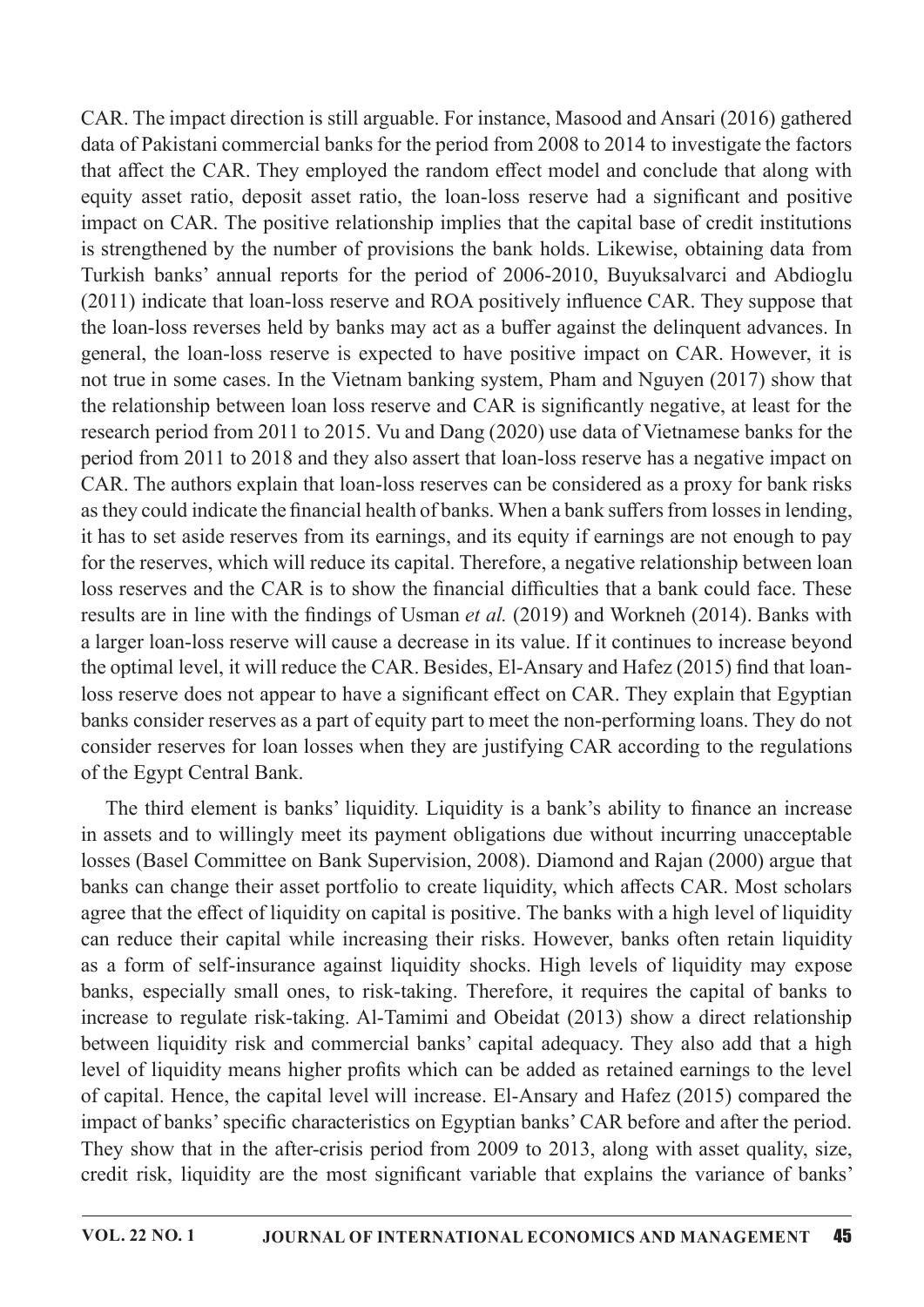CAR. Likewise, Aktas et al.  $(2015)$  show that among the bank dimensional explanatory variables, bank size, ROA, leverage, and liquidity have statistically significant effects in determining CAR for 71 commercial banks in 10 South-Eastern European countries for the period from 2007 to 2012. These scholars also explain that according to the pecking order theory, a bank with higher liquid assets does not need to borrow and hold a higher degree of equity. Correspondingly, Workneh (2014) used 12 years of banks' data from 2002 to 2013 in Ethiopia and confirms that an increase in the proportion of capital in the form of cash or cash equivalents will reduce liquidity risk, and increase CAR. Keqa (2021) suggests that high levels of liquidity lead to increased CAR in order to control for the risks of banks in the Western Balkan region. In contrast, a few studies have figured out the negative effect of liquidity on CAR. The commercial banks that hold too many highly liquid assets will lose opportunities to return yields on assets and reduce capital accumulation, whereby CAR decreases (Hewaidy & Alyousef, 2018; Shingjergji & Hyseni, 2014). Hewaidy and Alyousef  $(2018)$  also conclude that such contradiction with previous studies might be explained by the dividends policy adopted by the bank.

The fourth element is profitability. As known to all, potential return rises with an increase in risk. By the same token, bank profit might increase along with the rise in the level of risky assets (Berger and DeYoung, 1997), which can reduce CAR. Keynes's theory of liquidity preference also suggests that "if a man hoards his savings in cash, he earns no interest, though he saves just as much as before. On the contrary, the mere definition of the rate of interest tells us in so many words that the rate of interest is the reward for parting with liquidity for a specified period" (Keynes, 1936). In other words, cash does not bring profits. Therefore, from the perspective of financial management, commercial banks will use the money for making profits by lending to customers or performing other profitable asset transactions. As a result, there exists a negative relationship between profitability and CAR.

Nevertheless, empirical studies have produced inconsistent outcomes. Some studies show a negative relationship between CAR and profitability. For example, Al-Tamimi and Obeidat  $(2013)$  studied determinants of the capital adequacy of commercial banks of Jordan in the Amman Stock Exchange for the period from 2000 to 2008. They affirm that there is an inverse relationship with statistical significance between the degree of capital adequacy of commercial banks and the rate of return on equity (ROE). In the same way, with the random effect model, Alajmi and Alqasem (2015) indicate that conventional Kuwaiti banks' CAR is adversely affected by ROA. Bokhari et al. (2012) also find a significant and negative relationship between Pakistan commercial banks' CAR meanwhile ROE does not appear to have significant effects on CAR. Bateni et al. (2014) find a significant and positive relationship between ROA and CARs but a negative relationship between ROE and CAR when they studied factors over capital adequacy in Iranian private banks for the period from 2006 to 2012. Vu and Dang  $(2020)$  identify the factors that significantly affect the CAR of Vietnamese commercial banks for the period from 2011 to 2018. They indicate that ROE has a negative impact and ROA has a positive impact on the CAR.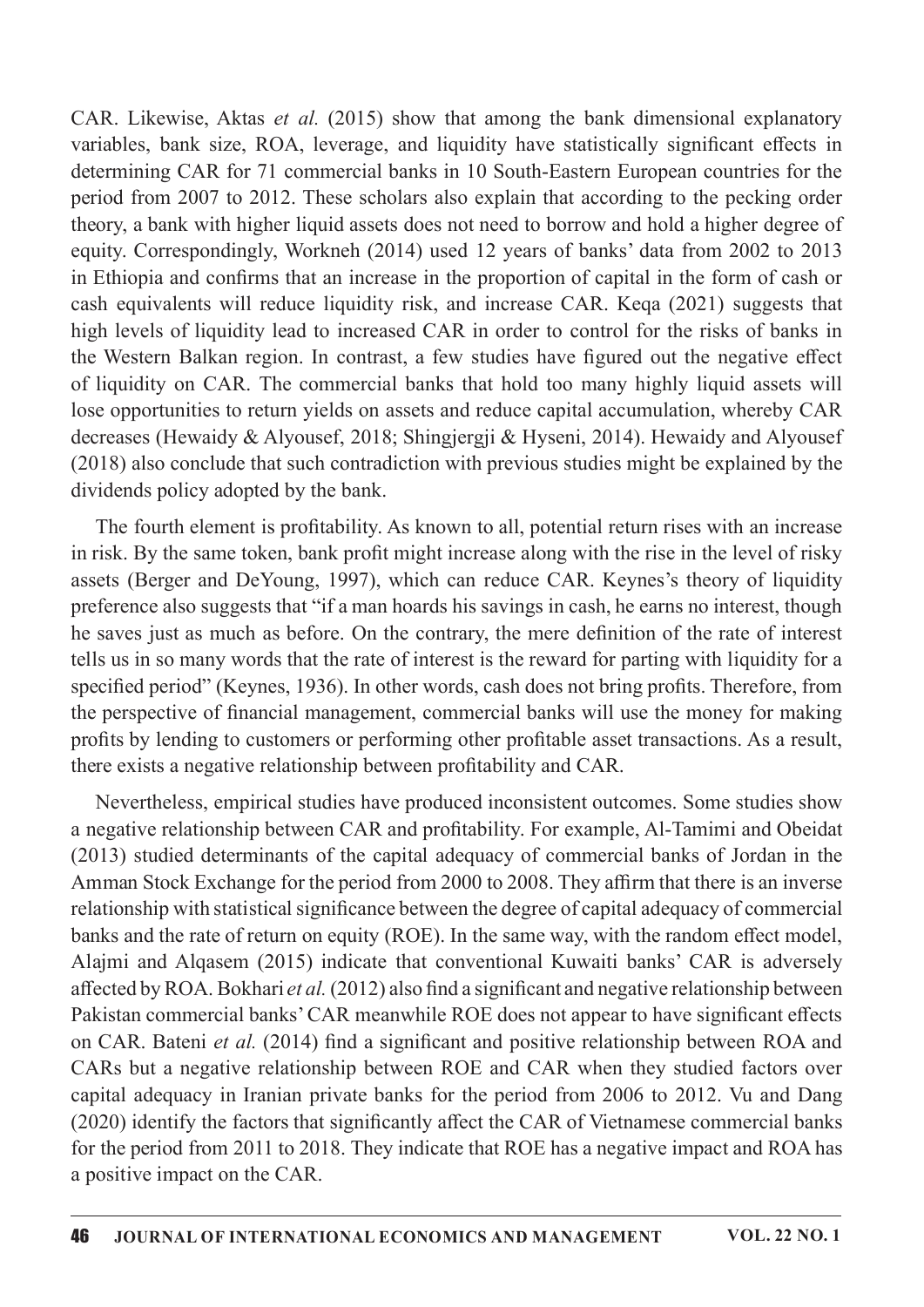Some studies suggest a positive relationship between CAR and profitability. This relation was defended by the fact that different firms select to finance their operations depending on retained earnings rather than external and more exclusive financial supporting methods. A higher return also makes a bank more attractive in raising capital. El-Ansary and Hafez (2015) utilized data from 36 Egyptian commercial banks during the period from 2004 to 2013 to examine the determinants of CAR. They figure out that ROA of banks is significantly correlated positively with the CAR. They argue that when the Egyptian banks' ROA increases due to the increase in the portfolio of loans and assets, banks have to increase the CAR to match the associated risk. The rise of ROA is primarily due to the increase in the credit portfolio. However, this positive effect of ROA over CAR is statistically significant only before the  $2008$  financial crisis. Similarly, Keqa (2021) finds a strong positive relationship between capital and profitability that is measured by ROA and ROE for the banks in the Western Balkan region during the period from 2010 to 2018. Berger (1995) suggests that the banks with low profitability usually focus on increasing profits. They will invest in asset portfolios with high risks, leading to a decrease in CAR. If banks have high profitability, they can still focus on safety and limit risks to protect their achievements, and avoid the risk of default. In addition, the improvement in their profitability will help banks increase the ability to accumulate capital from internal resources, whereby CAR increases. The positive relationship between profitability and CAR is also confirmed by the empirical studies of Aktas *et al.* (2015) and Dreca (2013). In short, if capital requirements are necessary, the relationship between profitability and controlled capital will not be meaningful or positive and banks will retain more capital and become less profitable. As a result, the predicted sign of this variable's coefficient can be either positive or negative.

Besides, few research results raise a question about the sustainable relationship between bank profitability and CAR when the statistical significance of banks' ROE or ROA on CAR is not found (Hewaidy and Alyousef, 2018; Masood and Ansari, 2016; Unvan, 2020).

The fifth element is financial leverage. Functioning as a financial intermediary in nature, financial leverage is essential for commercial banks. Aktas *et al.* (2015), Vu and Dang (2020), and Unvan (2020) provide empirical evidence showing that financial leverage has an inverse relationship with CAR. More specifically, CAR can be lower when banks increase debts in the capital structure and then face additional risks leading to an increase in the cost of capital as well as the return required by owners and creating a barrier to increasing equity. However, Usman *et al.* (2019) and Workneh (2014) show that this relationship is positive because specialization allows banks to ensure the effectiveness of financial leverage, thereby amplifying the profit increase when financial leverage is higher, and improving the opportunity to accumulate a capital from internal resources, whereby CAR will increase. In addition, another assertion supported by studies of Vo *et al.* (2014) and Pham and Nguyen (2017) is that financial leverage is not statistically significant enough to explain CAR.

The sixth element is customer deposit. Deposits from customers usually account for the main proportion of capital at commercial banks. An increase in deposits proves that banks as financial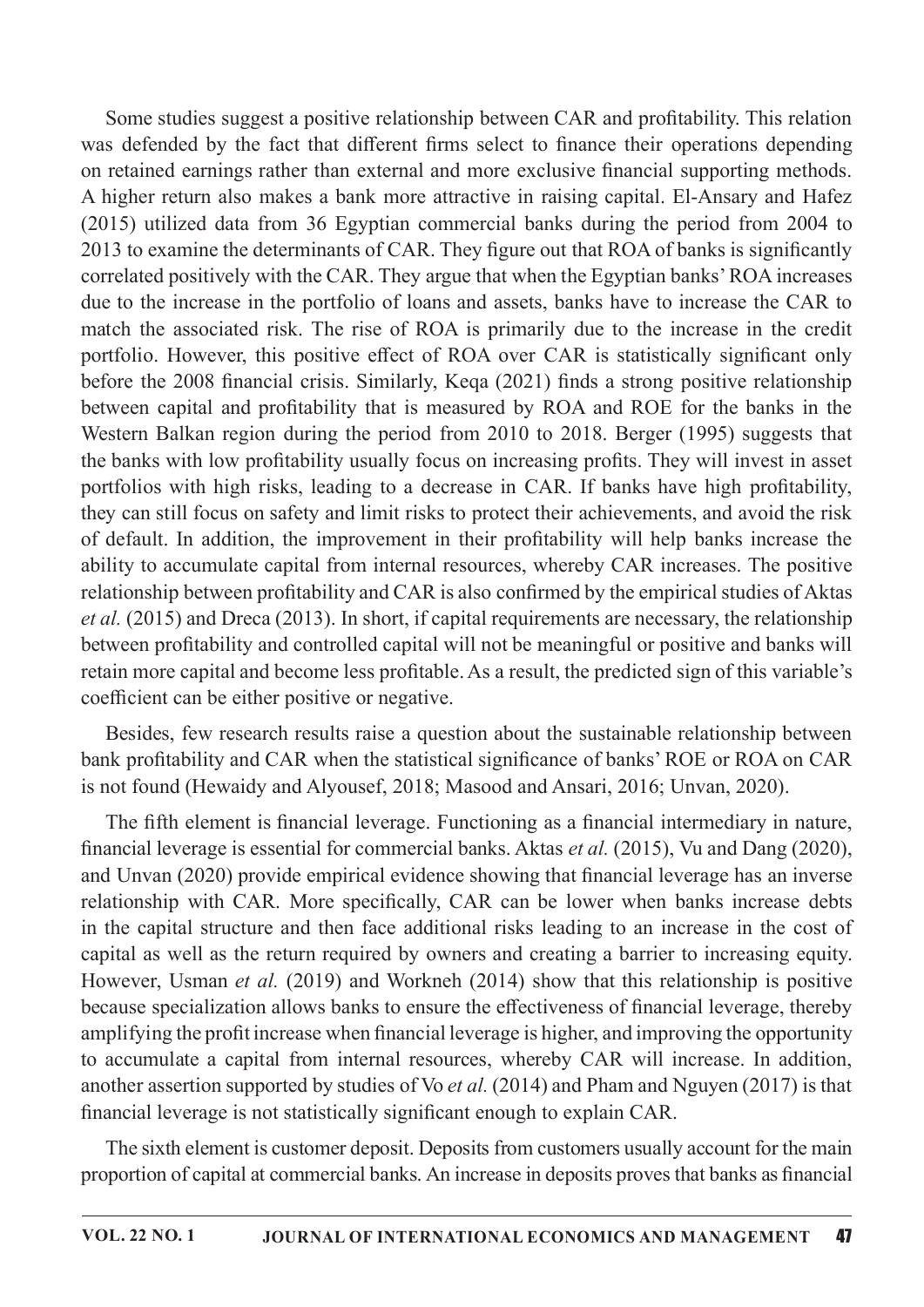intermediaries have implemented the right capital mobilization strategies and their brands have been affirmed through trust and choice of customers. Masood and Ansari (2016) and Workneh  $(2014)$  show that customer deposits can explain the similar direction of CAR. If commercial banks have a larger customer deposit size, the bank's performance will be more strictly controlled to ensure its financial efficiency and its depositors' benefits, thereby increasing CAR.

In contrast, Vo *et al.* (2014) and Dreca (2013) argue that customer deposits have a negative effect on CAR. Along with an increase in customer deposits, commercial banks often have to raise their capital use to increase profitable assets to effectively achieve financial goals. As a result, they have to face additional risks and decrease CAR. Meanwhile, Bateni *et al.* (2014) and Vu and Dang (2020) present empirical evidence showing that the relationship between customer deposits and CAR does not guarantee statistical significance.

The final element is loaning to customers. Loans to customers are one of the risky asset items, often accounting for a major proportion in the portfolio of assets that are expected to bring interest income to commercial banks and improve CAR. From a different perspective, the higher total loans outstanding, the more risky a bank may be to default. That is a pressure for CAR to diminish. Some empirical studies on the issue have come to inconsistent conclusions. Bateni et al. (2014) show that customer loan size has a positive relationship with CAR. They argue that when interest income grows because of the increase in loans, banks have a high incentive to provide protection for the owner's capital.

Meanwhile, Dreca (2013) supports the opposite argument by saying that banks increasing lending to customers will lower the level of safety. They may have to accept higher risks from customer credit when expanding loans and CAR may reduce. In the study of Dreca (2013), loans to customer have a negative effect on CAR. Similarly, Pham and Nguyen (2017) and Than and Nguyen (2015) assert that the increase of outstanding loans to asset ratio determines the reduction of CAR in the Vietnamese banking system. Massood and Ansari (2016) and Usman et al. (2019) confirm that credit had a negative impact on CAR in the case of Pakistan and Indonesian banking system, respectively.

Alternatively, a wide range of studies in developing countries such as Alajmi and Alqasem (2015) in Kuwait, El-Ansary and Hafez (2015) in Egypt, Keqa (2021) in Western Balkan countries, Vu and Dang (2020) in Vietnam show evidence that no statistical significance can be guaranteed when considering the effects of customer loans on CAR.

### 3.Methodology

### **3.1 Sample selection**

According to the purposive sampling method, we decided to study 24 joint-stock commercial banks in Vietnam. The names of these banks are presented in Table 1. Data were collected for 11 years from 2009 to 2019. After the global crisis in 2008, the banking system has gradually recovered and reached certain stability. Audited financial reports have also been provided sufficiently and continuously.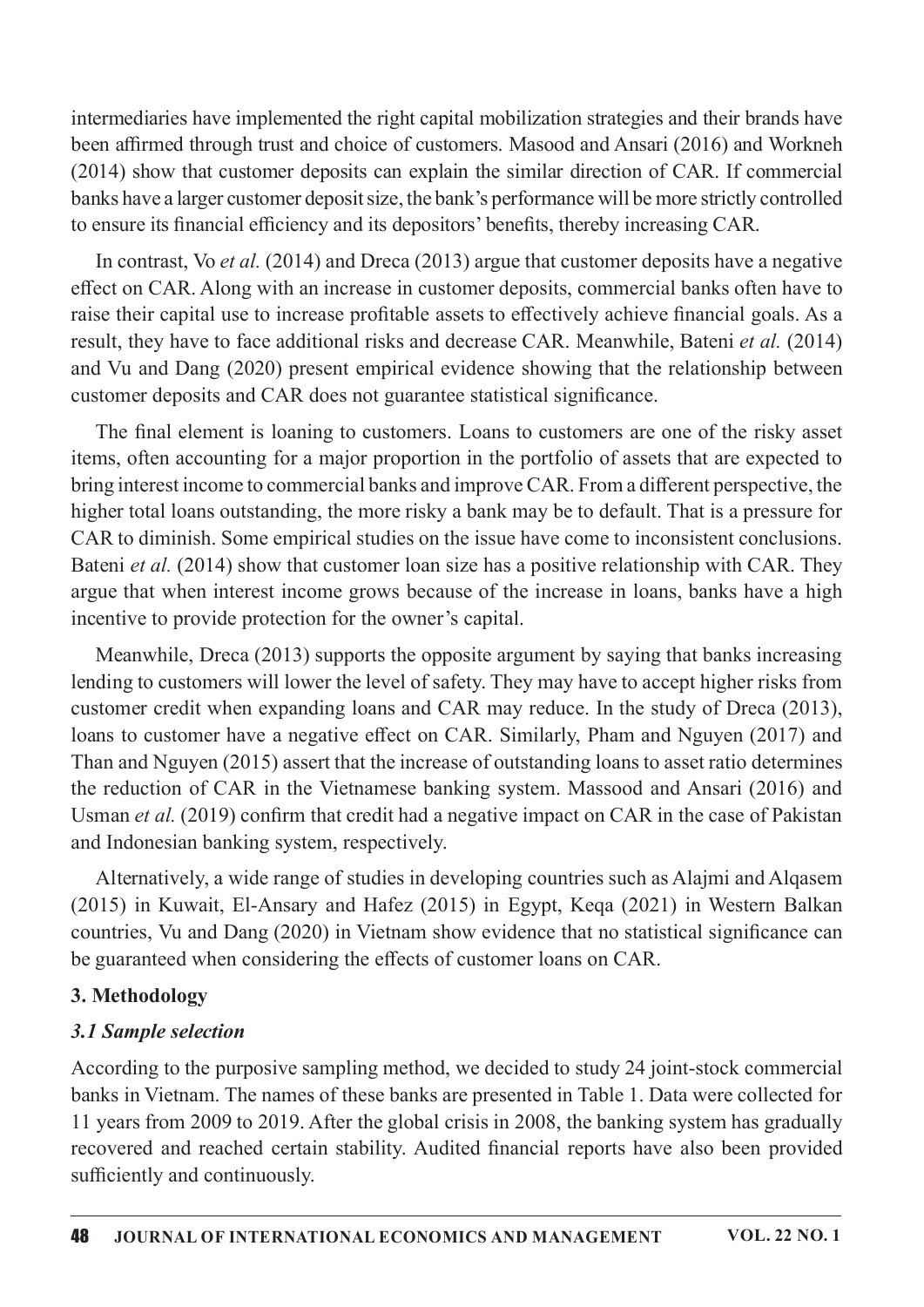| N <sub>0</sub> | <b>Full name of banks</b>                                          | N <sub>0</sub> | <b>Full name of banks</b>                                       |
|----------------|--------------------------------------------------------------------|----------------|-----------------------------------------------------------------|
| $\mathbf{1}$   | An Binh Commercial Joint Stock Bank                                | 13             | <b>National Citizen Commercial Banks</b>                        |
| $\overline{2}$ | Asia Commercial Joint Stock Bank                                   | 14             | <b>Orient Commercial Joint Stock Bank</b>                       |
| $\overline{3}$ | Bank for Investment and Development of<br>Vietnam                  | 15             | Petrolimex Group Commercial Joint-stock<br>bank                 |
| $\overline{4}$ | Vietnam Joint Stock Commercial Bank for<br>Industry and Trade      | 16             | Southeast Asia Commercial Joint Stock Bank                      |
| 5              | Vietnam Commercial Joint Stock Export-<br><b>Import Bank</b>       | 17             | Saigon Bank for Industry and Trade                              |
| 6              | Viet Capital Bank                                                  | 18             | Sai Gon - Ha Noi Commercial Joint Stock<br><b>Bank</b>          |
| $\overline{7}$ | Ho Chi Minh City Development Joint Stock<br><b>Commercial Bank</b> | 19             | Saigon Thuong Tin Commercial Joint Stock<br><b>Bank</b>         |
| 8              | Kien Long Commercial Joint Stock Bank                              | 20             | Vietnam Technological and Commercial<br><b>Joint Stock Bank</b> |
| 9              | LienViet Post Joint Stock Commercial Bank 21                       |                | Tien Phong Commercial Joint Stock Bank                          |
| 10             | Military Commercial Joint Stock Bank                               | 22             | Joint Stock Commercial Bank for Foreign<br>Trade of Vietnam     |
| 11             | Vietnam Maritime Commercial Joint Stock 23<br>Bank                 |                | Vietnam International Commercial Joint<br><b>Stock Bank</b>     |
| 12             | Nam A Commercial Joint Stock Bank                                  | 24             | Vietnam Prosperity Joint Stock Commercial<br><b>Bank</b>        |

Table 1. Joint-stock commercial banks in Vietnam in the research

## Source: The authors' compilation

The quantitative methods are employed in this study. The data processing techniques are as follows: descriptive statistics, correlation analysis, and panel data regression with pooled regression model (POLS), fixed effects model (FEM), and random effects model (REM). The study continues to use the Hausman test to choose between FEM and REM, the redundant fixed effects test to choose between FEM and POLS, the Breusch-Pagan test in the Lagrange multiplier group to choose between REM and POLS. However, the model has the problem of heteroskedasticity through White's test, so the generalized least squares (GLS) method will be used to overcome the obstacle to ensure the robustness of the estimated results.

### 3.2 Model specification

From the review of theories and empirical evidence in Section 2, the initial research model is built with capital adequacy ratio  $(CAR)$  as the dependent variable and bank size (SIZE), leverage (LEV), loan-loss reserve (LLR), customer deposits (DEP), loans to customers  $(LOA)$ , liquidity  $(LIQ)$ , and profitability (PROF) as the independent variables. The regression equation is as follows: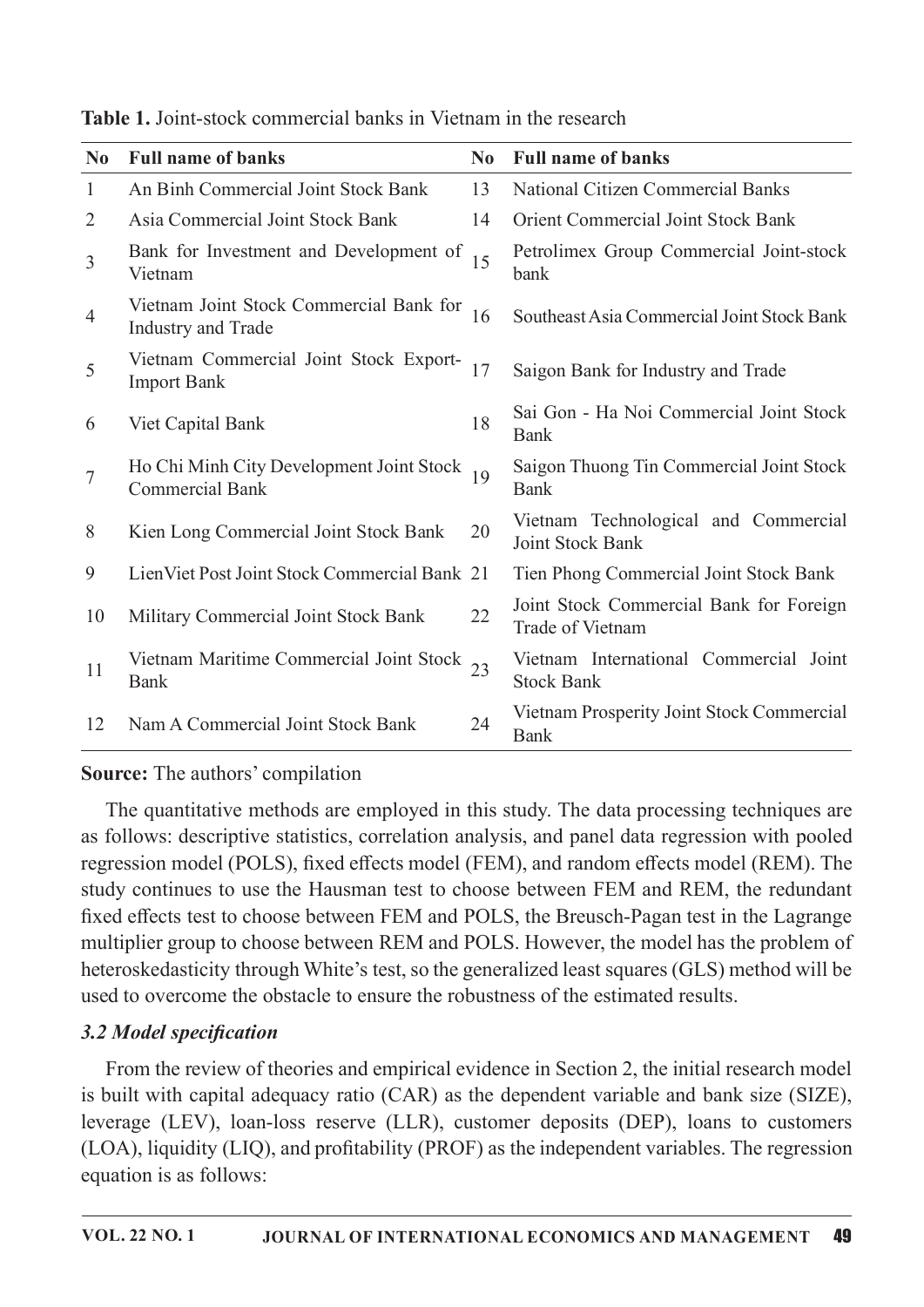$$
CAR_{i,t} = \beta_0 + \beta_1 * SIZE_{i,t} + \beta_2 * LEV_{i,t} + \beta_3 * LLR_{i,t} + \beta_4 * DEP_{i,t} + \beta_5 * LOA_{i,t} + \beta_6 * LIQ_{i,t} + \beta_7 * PROF_{i,t} + \epsilon_{i,t}
$$

where i denotes the bank, t represents the year.

Table 2 presents how to measure and the expected signs of the regression coefficients of the variables in the research on factors affecting the CAR of joint-stock commercial banks in Vietnam.

| Table 2. Measurements and variable sign expectations |  |  |
|------------------------------------------------------|--|--|
|------------------------------------------------------|--|--|

|             | Variable Measurement                                                               |             | <b>Expected sign and sources</b>                                                                                                                                                                                                           |
|-------------|------------------------------------------------------------------------------------|-------------|--------------------------------------------------------------------------------------------------------------------------------------------------------------------------------------------------------------------------------------------|
|             |                                                                                    | <b>Sign</b> |                                                                                                                                                                                                                                            |
| <b>CAR</b>  | $CAR =$ Tier 1 capital & Tier 2 capital<br>Risk-adjusted total assets              |             |                                                                                                                                                                                                                                            |
| <b>SIZE</b> | Natural logarithm of total assets                                                  |             | Hewaidy and Alyousef (2018),<br>Unvan (2020), Usman et al. (2019),<br>Aktas et al. (2015), Alajmi and<br>Alqasem (2015), El-Ansary and<br>Hafez (2015), Bateni et al. (2014),<br>Dreca (2013), Vo et al. (2014), Than<br>and Nguyen (2015) |
| <b>LEV</b>  | Debt ratio= $\frac{\text{Debt}}{\text{Total assets}}$                              |             | Aktas et al. (2015), Vu and Dang<br>$(2020)$ , Unvan $(2020)$                                                                                                                                                                              |
| <b>LLR</b>  | Provision ratio $=$ $\frac{Provision for credit risks}{Customer Loan Balance}$     |             | Vu and Dang (2020), Hewaidy<br>and Alyousef (2018), Pham and<br>Nguyen (2017), Usman et al. (2019),<br>Workneh (2014)                                                                                                                      |
| <b>DEP</b>  | <b>Customer Deposit Balance</b><br>Customer<br>deposit rate<br><b>Total assets</b> | $^{+}$      | Masood and Ansari (2016), Workneh<br>(2014)                                                                                                                                                                                                |
| <b>LOA</b>  | $\frac{Customer}{load rate} = \frac{Customer}{Total assets}$<br>loan rate          |             | Dreca (2013), Alajmi and Alqasem<br>$(2015)$ , Masood and Ansari $(2016)$ ,<br>Pham and Nguyen (2017), Usman et<br><i>al.</i> (2019), Than and Nguyen (2015)                                                                               |
| LIQ         | Liquid asset ratio $=$ $\frac{\text{Liquid assets}}{\text{Total assets}}$          | $^{+}$      | Al-Tamimi and Obeidat (2013), El-<br>Ansary and Hafez (2015), Vo et al.<br>(2014), Keqa (2021), Aktas et al.<br>(2015), Workneh (2014)                                                                                                     |
| <b>PROF</b> | Return on equity = $\frac{\text{Net profit}}{\text{Average Equity}}$               |             | Dreca (2013), Aktas <i>et al.</i> (2015)                                                                                                                                                                                                   |

### Source: The authors' compilation

Decision No. 457/2005/QD-NHNN on CAR, which is issued by the State Bank of Vietnam, requires commercial banks to achieve at least 8%. Then, with lessons learned from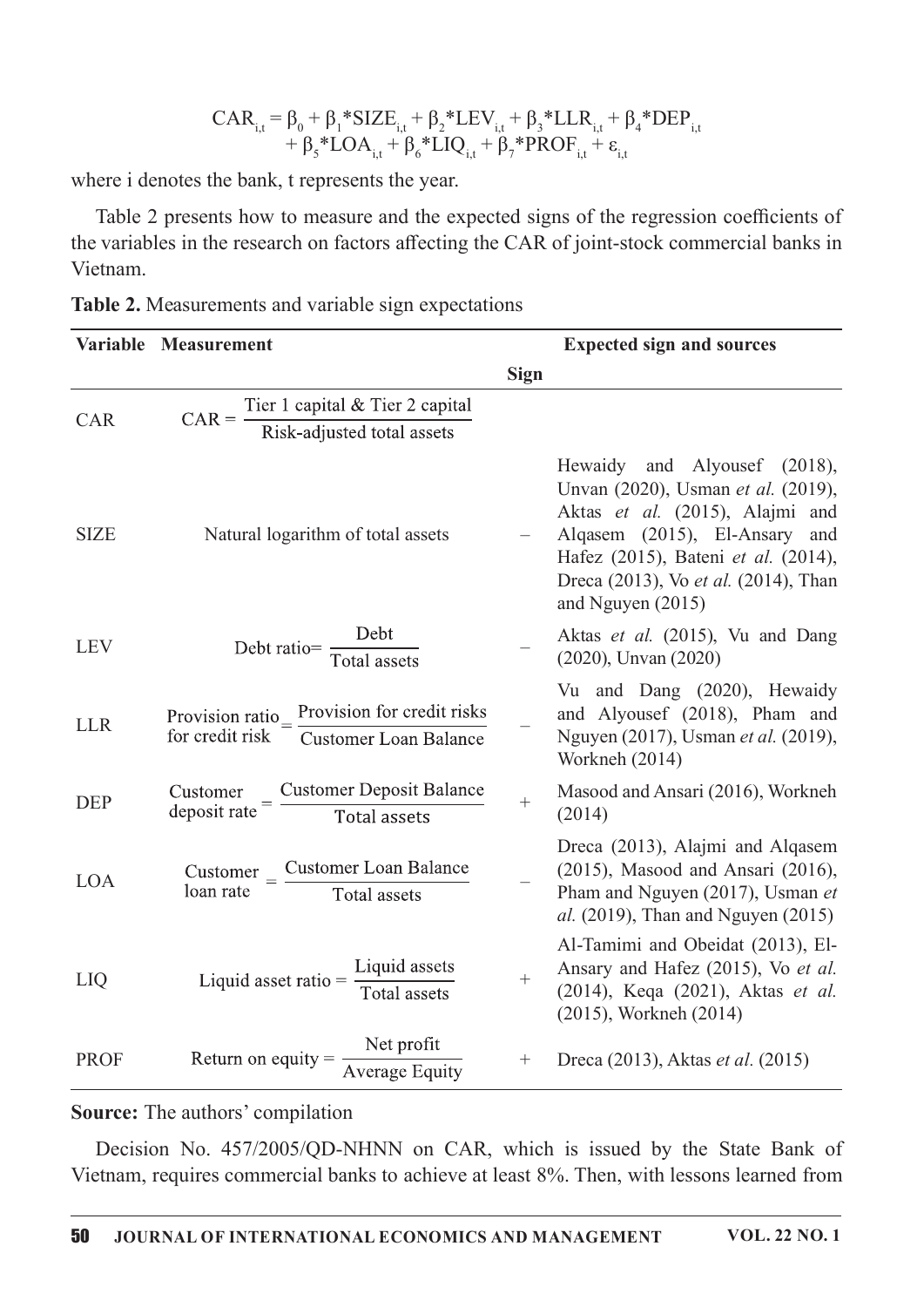the crisis, which led to the prolonged recession and the collapse of many big banks in the world, combined with the practice of providing credit focusing on real estate and securities at commercial banks in Vietnam, the State Bank of Vietnam adjusted the minimum CAR to 9%, which is specified in Circular No. 13/2010/TT-NHNN. Effective from 01 January 2020, Circular No. 41/2016/TT-NHNN requires commercial banks to maintain a minimum level of 8%. Currently, according to Circular 23/2020/TT-NHNN, which is effective from 14 February 2021, the required ratio must be at least 9%. Therefore, joint-stock commercial banks in Vietnam do not only have to maintain and adjust the CAR in line with their strategies and financial goals set based on their characteristics and the general business environment, but also have to meet the regulations of the State Bank. This study is, therefore, more extensive than previous relevant empirical studies. It does not only test the model mentioned above but also identifies the abilities of the factors to explain the difference between the actual CARs of commercial banks and the minimum CAR required. The specific model is as follows:

$$
DCAR_{i,t} = \beta_0 + \beta_1 * SIZE_{i,t} + \beta_2 * LEV_{i,t} + \beta_3 * LLR_{i,t} + \beta_4 * DEP_{i,t} + \beta_5 * LOA_{i,t} + \beta_6 * LIQ_{i,t} + \beta_7 * PROF_{i,t} + \epsilon_{i,t}.
$$

The dependent variable of the supplementary model is DCAR, which is calculated by reducing the actual CAR by 8% or 9% depending on the year according to the regulations mentioned above. The calculation and the sign expectation of the independent variables are similar to those in the model with the dependent variable CAR.

#### 4. Research results and discussion

#### **4.1 Descriptive statistics**

The results of descriptive statistics for the variables are summarized in Table 3 with balanced panel data and 264 observations for each of the variables.

| <b>Variable</b> | <b>Mean</b> | <b>Max</b> | Min       |        | <b>Standard deviation Number of observations</b> |  |
|-----------------|-------------|------------|-----------|--------|--------------------------------------------------|--|
| <b>CAR</b>      | 0.1472      | 0.5492     | 0.0755    | 0.0618 | 264                                              |  |
| <b>DCAR</b>     | 0.0581      | 0.4592     | $-0.0098$ | 0.0622 | 264                                              |  |
| <b>SIZE</b>     | 7.9399      | 9.1466     | 6.5236    | 0.5295 | 264                                              |  |
| <b>LEV</b>      | 0.9001      | 0.9589     | 0.6764    | 0.0472 | 264                                              |  |
| <b>LLR</b>      | 0.0129      | 0.0327     | 0.0051    | 0.0047 | 264                                              |  |
| <b>DEP</b>      | 0.6219      | 0.8856     | 0.2667    | 0.1214 | 264                                              |  |
| <b>LOA</b>      | 0.5393      | 0.8259     | 0.1942    | 0.1312 | 264                                              |  |
| LIQ             | 0.1940      | 0.6104     | 0.0441    | 0.0936 | 264                                              |  |
| <b>PROF</b>     | 0.1075      | 0.2920     | $-0.5633$ | 0.0847 | 264                                              |  |

Table 3. Descriptive statistics of variables

**Source:** The authors' calculation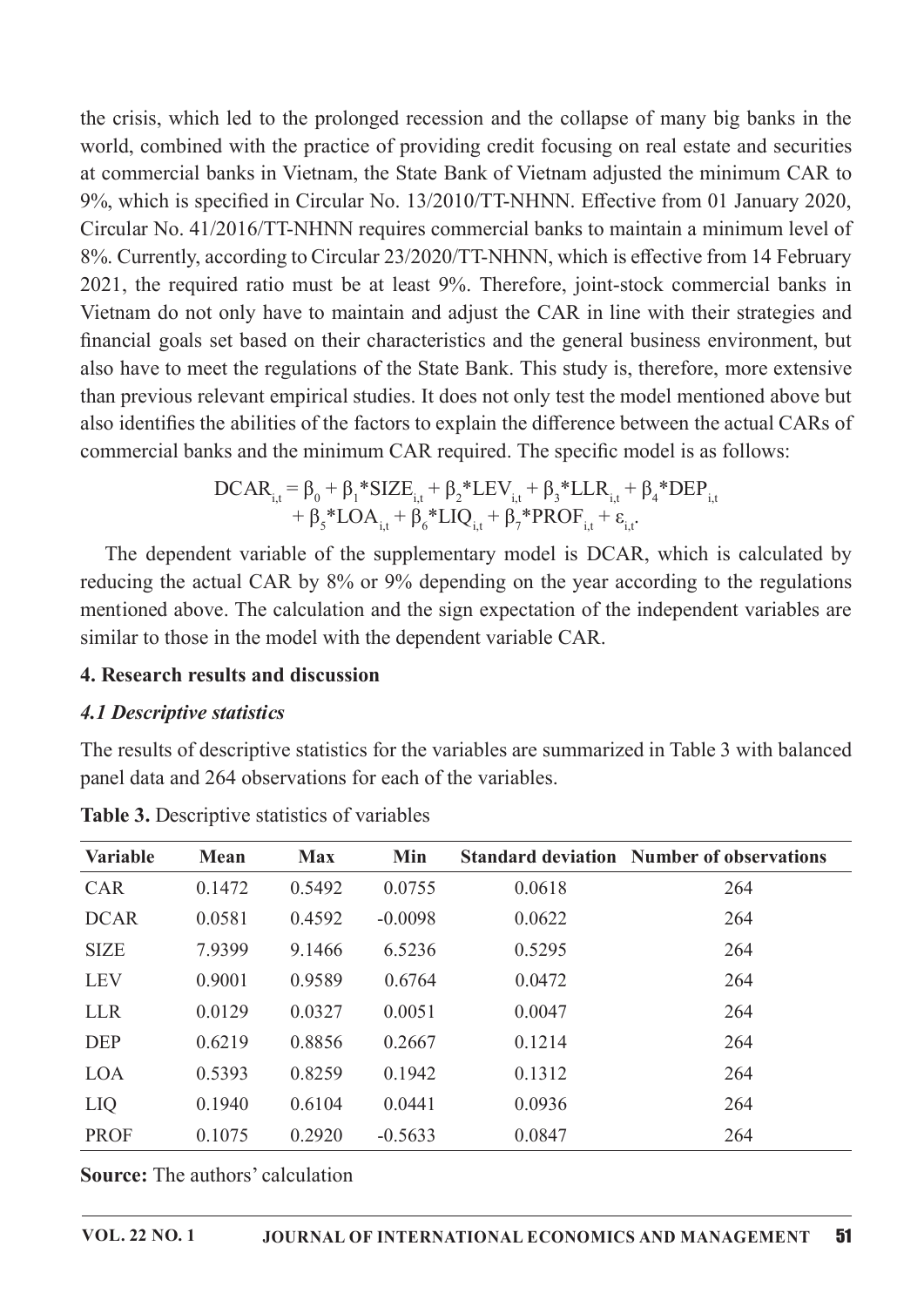According to Table 3, the average dependent variable CAR is  $14.72\%$ , which is higher than the minimum ratio prescribed by the Basel Committee and the State Bank of Vietnam. The lowest level, which is 7.55%, belongs to the Joint Stock Commercial Bank for Investment and Development of Vietnam in 2009. The highest level, which is 54.92%, is of the Vietcapital Commercial Joint Stock Bank in 2010. When comparing with the minimum CAR prescribed, DCAR is statistically shown to be 5.81% higher on average. About 45.92% max. 3 out of 264 observations show negative differences, but these are insignificant. The actual CAR is at most 0.98%, which is lower than the minimum CAR prescribed.

Regarding the independent variables in Table 3, SIZE shows the diversity of bank size. LEV confirms the appropriateness of the capital structure of commercial banks. LLR indicates that banks accept credit risks in lending to different extents. DEP shows that customers' deposits account for the largest proportion of total capital, which is consistent with the financial intermediary function as well as the specifics of the banking business. LOA shows that the asset structure of banks is focused on loans with the expectation of bringing in interest income. LIQ indicates the liquidity inequality of banks. PROF shows that banks ensure the ability to generate profit after tax for shareholders and create an important premise for capital accumulation and increase in a solid financial capacity.

#### 4.2 Correlation matrix and variance inflation factor

The correlation coefficient matrix between variables and variance inflation factors (VIFs) are summarized in Table 4, including the correlation between the dependent variables CAR, DCAR, and the independent variables SIZE, LEV, LLR, DEP, LOA, LIQ, and PROF, and the correlation between independent variables.

According to Table 4, the correlation coefficients between CAR and DCAR and all the independent variables have statistical significance. The negative correlation is strongest with LEV and weakest with LLR. The only positive correlation is with LIQ. The results of this correlation analysis show that the volatility of CAR and the difference between the actual CAR and the minimum CAR required are inversely related to the fluctuations of bank size, financial leverage, customer deposits, customer loans, and profitability, but fluctuate in the same direction as bank liquidity.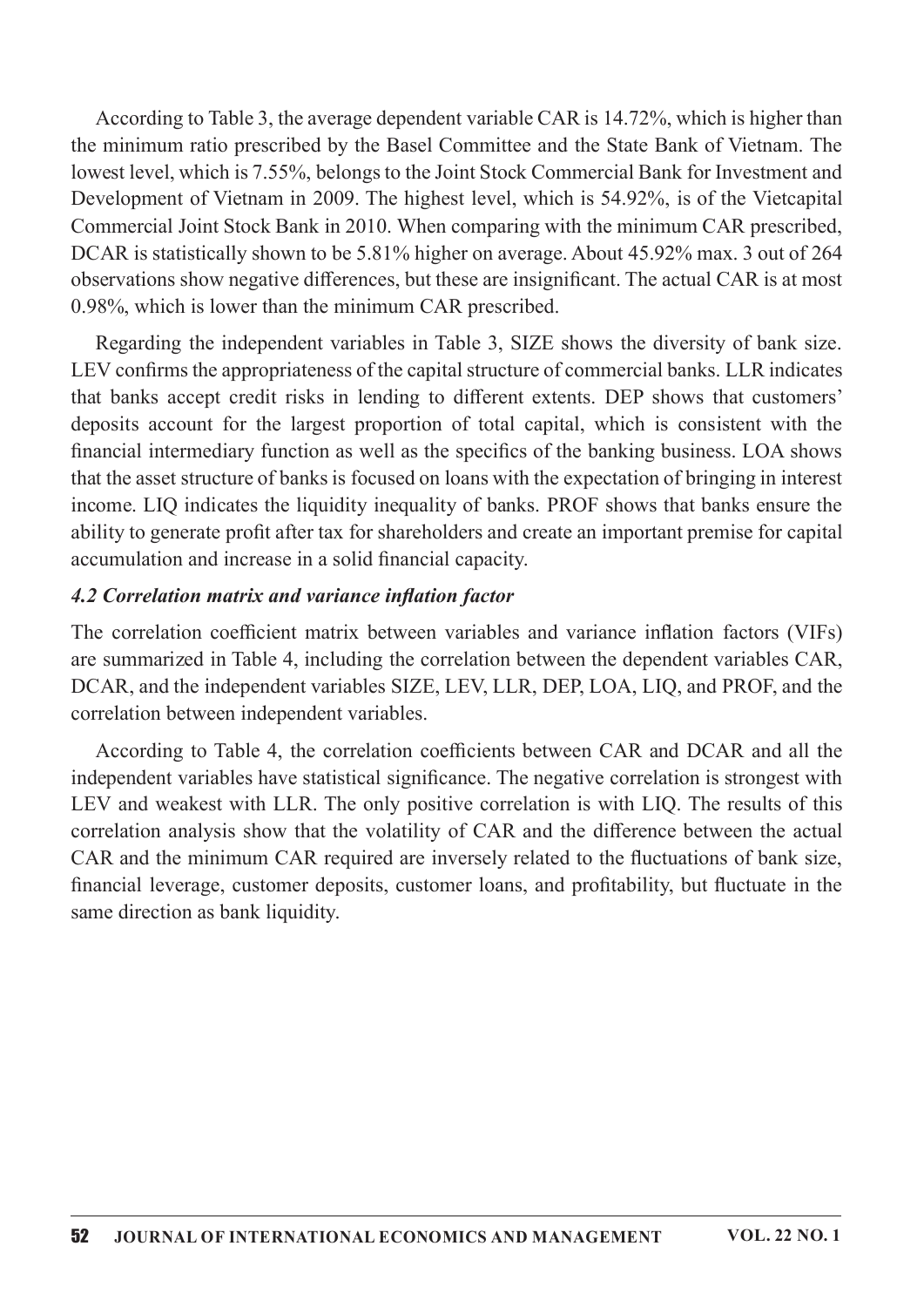| 0.0052ns<br>(0.9335)<br>1.0000<br>$-0.6081***$<br>(0.0000)<br>$0.1596***$<br>(0.0094)<br>1.2819<br>1.0000<br>$-0.0016$ ns<br>$-0.5999***$<br>(0.0000)<br>$0.6293***$<br>(0.0000)<br>(0.9793)<br>1.0000<br>1.8812<br>$\frac{1}{2}$<br>$-0.0028ns$<br>0.0709ns<br>$-0.1326$ **<br>(0.0312)<br>(0.9639)<br>$0.1118^*$<br>(0.0697)<br>(0.2512)<br>2.2187<br>1.0000<br>$\begin{array}{c} \begin{array}{c} \begin{array}{c} \begin{array}{c} \end{array} \\ \begin{array}{c} \end{array} \end{array} \end{array} \end{array}$<br>264<br>$-0.0573$ ns<br>$0.2260***$<br>$0.0476$ ns<br>(0.4414)<br>$0.3239***$<br>(0.0000)<br>(0.3536)<br>(0.0002)<br>$0.2086***$<br>(0.0006)<br>2.4044<br>1.0000<br>0.0847<br>$\begin{matrix} \vdots \\ \vdots \\ \vdots \end{matrix}$<br>$\begin{array}{l} 0.7205^{***} \\ (0.00000) \\ (0.2845^{***} \\ (0.128^{***} \\ (0.4128^{***} \\ (0.0000) \\ (0.0000) \\ (0.0000) \\ (0.0003) \\ (0.0003) \\ \end{array}$<br>(0.0000)<br>$-0.5633$<br>1.1917<br>1.0000<br>$\frac{1}{2}$<br>$-0.7935***$<br>(0.0000)<br>$-0.2483***$<br>$-0.3920***$<br>$-0.1757***$<br>(0.0042)<br>$-0.6163***$<br>$-0.1535***$<br>(0.0000)<br>(0.0000)<br>(0.0000)<br>(0.0125)<br>(0.0555)<br>$0.1180*$<br>2.3280<br>0.2920<br>$-0.2571***$<br>$-0.7865***$<br>$-0.1741***$<br>$-0.3863***$<br>$-0.6066$ **<br>$-0.1483**$<br>(0.0000)<br>(0.0000)<br>(0.0000)<br>(0.0000)<br>(0.0045)<br>(0.0815)<br>(0.0159)<br>$0.1074$ <sup>*</sup><br>2.8248<br>0.1075<br>PROF<br>PROF<br><b>SIZE</b><br>LOA<br>LEV<br><b>DEP</b><br>LLR<br>VIF<br>DIQ | $*$ | ificance at $10\%$ , 5%, and 1%, respectively; ns denotes not significant.<br>; and *** denote the level of sign<br><b>Source:</b> The authors' calculation<br>Notes: *, |        | Variable | CAR | DCAR | <b>SIZE</b> | LEV | LLR | DEP | LOA | <b>DID</b> | <b>PROF</b> |
|--------------------------------------------------------------------------------------------------------------------------------------------------------------------------------------------------------------------------------------------------------------------------------------------------------------------------------------------------------------------------------------------------------------------------------------------------------------------------------------------------------------------------------------------------------------------------------------------------------------------------------------------------------------------------------------------------------------------------------------------------------------------------------------------------------------------------------------------------------------------------------------------------------------------------------------------------------------------------------------------------------------------------------------------------------------------------------------------------------------------------------------------------------------------------------------------------------------------------------------------------------------------------------------------------------------------------------------------------------------------------------------------------------------------------------------------------------------------------------------------------------------------------------------------------|-----|--------------------------------------------------------------------------------------------------------------------------------------------------------------------------|--------|----------|-----|------|-------------|-----|-----|-----|-----|------------|-------------|
|                                                                                                                                                                                                                                                                                                                                                                                                                                                                                                                                                                                                                                                                                                                                                                                                                                                                                                                                                                                                                                                                                                                                                                                                                                                                                                                                                                                                                                                                                                                                                  |     |                                                                                                                                                                          |        |          |     |      |             |     |     |     |     |            |             |
|                                                                                                                                                                                                                                                                                                                                                                                                                                                                                                                                                                                                                                                                                                                                                                                                                                                                                                                                                                                                                                                                                                                                                                                                                                                                                                                                                                                                                                                                                                                                                  |     |                                                                                                                                                                          | 1.0000 |          |     |      |             |     |     |     |     |            |             |
|                                                                                                                                                                                                                                                                                                                                                                                                                                                                                                                                                                                                                                                                                                                                                                                                                                                                                                                                                                                                                                                                                                                                                                                                                                                                                                                                                                                                                                                                                                                                                  |     |                                                                                                                                                                          |        |          |     |      |             |     |     |     |     |            |             |
|                                                                                                                                                                                                                                                                                                                                                                                                                                                                                                                                                                                                                                                                                                                                                                                                                                                                                                                                                                                                                                                                                                                                                                                                                                                                                                                                                                                                                                                                                                                                                  |     |                                                                                                                                                                          |        |          |     |      |             |     |     |     |     |            |             |
|                                                                                                                                                                                                                                                                                                                                                                                                                                                                                                                                                                                                                                                                                                                                                                                                                                                                                                                                                                                                                                                                                                                                                                                                                                                                                                                                                                                                                                                                                                                                                  |     |                                                                                                                                                                          |        |          |     |      |             |     |     |     |     |            |             |
|                                                                                                                                                                                                                                                                                                                                                                                                                                                                                                                                                                                                                                                                                                                                                                                                                                                                                                                                                                                                                                                                                                                                                                                                                                                                                                                                                                                                                                                                                                                                                  |     |                                                                                                                                                                          |        |          |     |      |             |     |     |     |     |            |             |
|                                                                                                                                                                                                                                                                                                                                                                                                                                                                                                                                                                                                                                                                                                                                                                                                                                                                                                                                                                                                                                                                                                                                                                                                                                                                                                                                                                                                                                                                                                                                                  |     |                                                                                                                                                                          |        |          |     |      |             |     |     |     |     |            |             |
|                                                                                                                                                                                                                                                                                                                                                                                                                                                                                                                                                                                                                                                                                                                                                                                                                                                                                                                                                                                                                                                                                                                                                                                                                                                                                                                                                                                                                                                                                                                                                  |     |                                                                                                                                                                          |        |          |     |      |             |     |     |     |     |            |             |
|                                                                                                                                                                                                                                                                                                                                                                                                                                                                                                                                                                                                                                                                                                                                                                                                                                                                                                                                                                                                                                                                                                                                                                                                                                                                                                                                                                                                                                                                                                                                                  |     |                                                                                                                                                                          |        |          |     |      |             |     |     |     |     |            |             |
|                                                                                                                                                                                                                                                                                                                                                                                                                                                                                                                                                                                                                                                                                                                                                                                                                                                                                                                                                                                                                                                                                                                                                                                                                                                                                                                                                                                                                                                                                                                                                  |     |                                                                                                                                                                          |        |          |     |      |             |     |     |     |     |            |             |
|                                                                                                                                                                                                                                                                                                                                                                                                                                                                                                                                                                                                                                                                                                                                                                                                                                                                                                                                                                                                                                                                                                                                                                                                                                                                                                                                                                                                                                                                                                                                                  |     |                                                                                                                                                                          |        |          |     |      |             |     |     |     |     |            |             |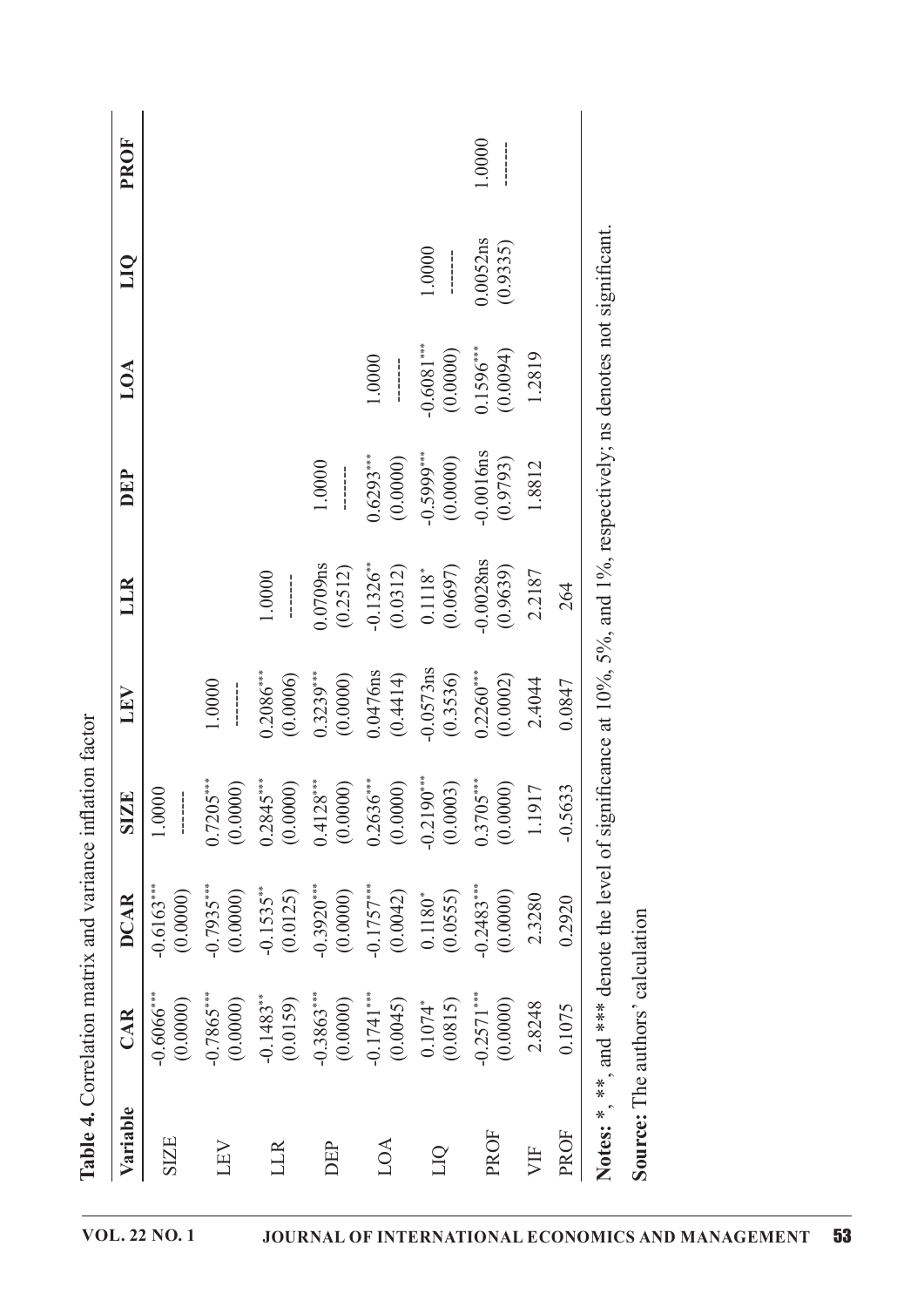In addition, the correlation matrix also shows that the closest and strongest correlation among the group of independent variables is between SIZE and LEV. However, Gujarati  $(2008)$ , Hair *et al.*  $(2006)$  argue that multicollinearity only becomes serious when the correlation coefficient is 0.8 or higher. The results in Table 4, which summarize the VIFs, show that all variables have the VIF values less than 10, which implies that there is no serious multicollinearity.

### **4.3 Regression analysis**

The results of the regression and the tests of selecting estimation methods are summarized in Table 5.

| <b>Variables/Tests</b>           |                    | <b>Dependent variable CAR</b> |                    |                    | Dependent variable DCAR |                    |
|----------------------------------|--------------------|-------------------------------|--------------------|--------------------|-------------------------|--------------------|
|                                  | <b>POLS</b>        | <b>FEM</b>                    | <b>REM</b>         | <b>POLS</b>        | <b>FEM</b>              | <b>REM</b>         |
| <b>SIZE</b>                      | 0.0023             | 0.0018                        | 0.0026             | 0.0007             | $-0.0061$               | $-0.0003$          |
|                                  | [0.3185]           | [0.1439]                      | [0.3030]           | [0.0903]           | $[-0.4823]$             | $[-0.0356]$        |
| <b>LEV</b>                       | $-0.9625***$       | $-1.0146***$                  | $-0.9859***$       | $-0.9694***$       | $-1.0192***$            | $-0.9952***$       |
|                                  | $[-13.0348]$       | $[-10.8493]$                  | $[-12.2509]$       | $[-13.2222]$       | $[-11.0060]$            | $[-12.4620]$       |
| <b>LLR</b>                       | 0.0906             | 0.3216                        | 0.2124             | 0.0589             | 0.2622                  | 0.1833             |
|                                  | [0.1711]           | [0.5339]                      | [0.3834]           | [0.1120]           | [0.4395]                | [0.3335]           |
| <b>DEP</b>                       | $-0.0758***$       | $-0.0586$                     | $-0.0695**$        | $-0.0730**$        | $-0.0504$               | $-0.0643*$         |
|                                  | $[-2.5988]$        | $[-1.4645]$                   | $[-2.0892]$        | $[-2.5217]$        | $[-1.2728]$             | $[-1.9490]$        |
| <b>LOA</b>                       | $-0.0361$          | $-0.0378$                     | $-0.0379$          | $-0.0343$          | $-0.0313$               | $-0.0355$          |
|                                  | $[-1.3904]$        | $[-0.9989]$                   | $[-1.2534]$        | $[-1.3315]$        | $[-0.8360]$             | $[-1.1808]$        |
| LIQ                              | $-0.0439$          | $-0.0487$                     | $-0.0485$          | $-0.0349$          | $-0.0389$               | $-0.0383$          |
|                                  | $[-1.3131]$        | $[-1.1806]$                   | $[-1.3410]$        | $[-1.0508]$        | $[-0.9513]$             | $[-1.0659]$        |
| <b>PROF</b>                      | $-0.0628**$        | $-0.0609*$                    | $-0.0627**$        | $-0.0533*$         | $-0.0534$               | $-0.0530*$         |
|                                  | $[-2.0566]$        | $[-1.7465]$                   | $[-1.9720]$        | $[-1.7574]$        | $[-1.5476]$             | $[-1.6807]$        |
| $\mathcal{C}$                    | $1.0759***$        | $1.1146***$                   | $1.0910***$        | $1.0012***$        | $1.0818***$             | $1.0263***$        |
|                                  | [21.9708]          | [13.9551]                     | [19.1994]          | [20.5906]          | [13.6785]               | [18.1699]          |
| R <sup>2</sup>                   | 0.6506             | 0.7074                        | 0.6084             | 0.6598             | 0.7166                  | 0.6198             |
| Breusch-Pagan                    | 7.4210<br>[0.0064] |                               |                    | 8.0280<br>[0.0046] |                         |                    |
| <b>Redundant Fixed</b><br>Effect |                    | 46.7895<br>[0.0024]           |                    |                    | 48.2413<br>[0.0016]     |                    |
| Hausman                          |                    |                               | 2.7965<br>[0.9032] |                    |                         | 3.3953<br>[0.8462] |

|  | Table 5. Regression results according to POLS, FEM, and REM |  |  |
|--|-------------------------------------------------------------|--|--|
|  |                                                             |  |  |

Notes: \*, \*\*, and \*\*\* denote the level of significance at 10%, 5%, and 1%, respectively; ns denotes not significant.

**Source:** The authors' calculation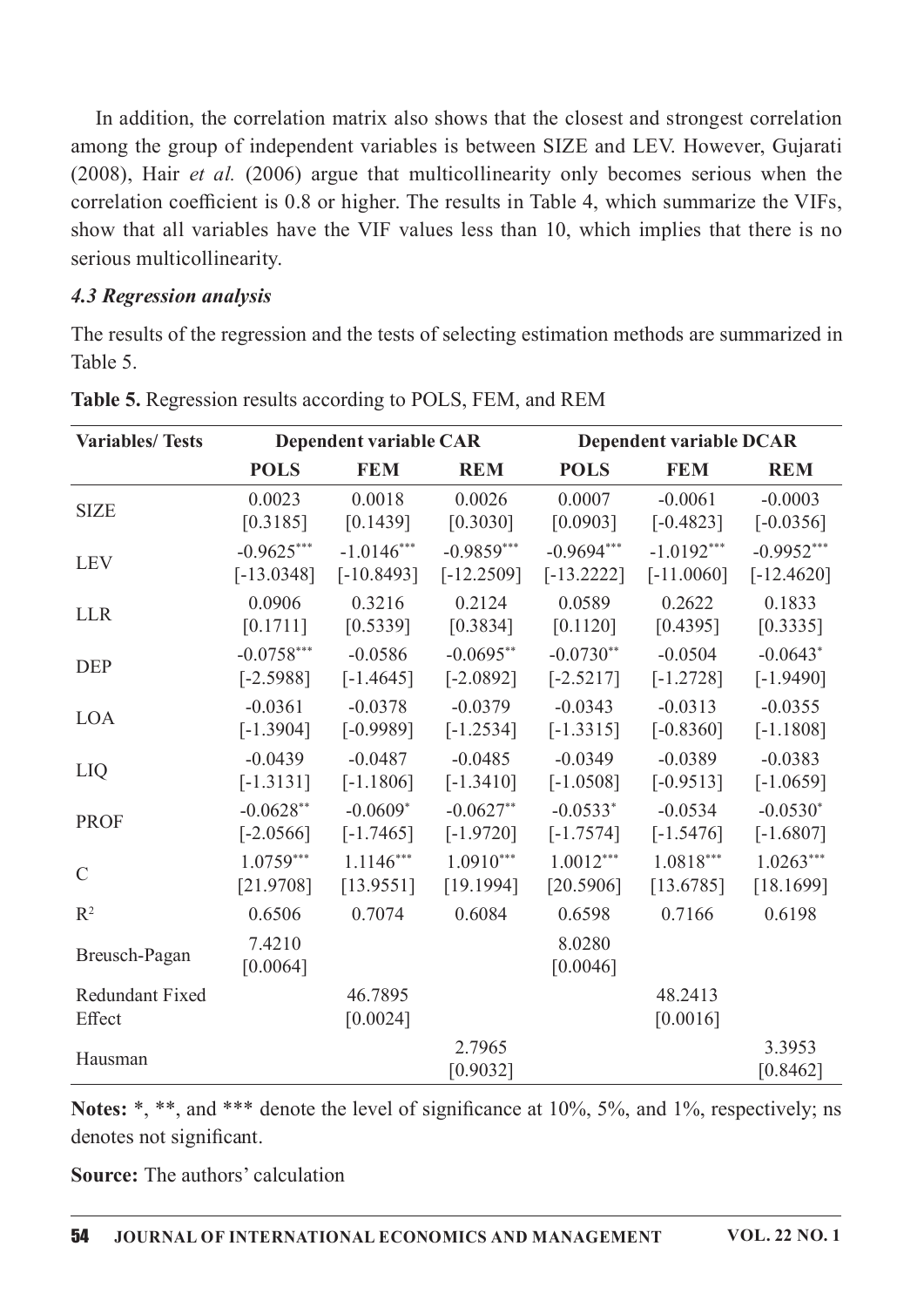According to Table 5, both of the dependent variables, CAR and DCAR, have Breusch-Pagan test results with a P-value of less than 5%. It is confirmed that REM is more suitable than POLS. The results of the redundant fixed effect test with a P-value of less than 5% also determine that FEM is more suitable than POLS while Hausman's test results with a P-value of greater than 5% conclude that REM is more suitable than FEM. We checked the autocorrelation and the heteroscedasticity. The results in Table 6 indicate that these problems exist in the model. Therefore, the GLS regression is used to overcome them. The R-squared values are 70.11% for the CAR and 79.56% for DCAR as shown in Table 7.

|                    |     | <b>Prob. Chi-Square</b>               |                     |  |
|--------------------|-----|---------------------------------------|---------------------|--|
| <b>Tests</b>       | CAR | <b>DCAR</b>                           | <b>Our findings</b> |  |
| Autocorrelation    |     | $0.0000 \le 5\% \quad 0.0000 \le 5\%$ | Accepted            |  |
| Heteroscedasticity |     | $0.0000 \le 5\% \quad 0.0000 \le 5\%$ | Accepted            |  |

Table 6. Autocorrelation and heteroscedasticity

**Source:** The authors' calculation

| <b>Variables</b>  | <b>CAR</b>                   | <b>DCAR</b>                  |
|-------------------|------------------------------|------------------------------|
| <b>SIZE</b>       | $-0.0027$<br>$[-0.5915]$     | $-0.0116**$<br>$[-2.1327]$   |
| <b>LEV</b>        | $-0.7939***$<br>$[-13.1720]$ | $-0.8140***$<br>$[-13.9000]$ |
| <b>LLR</b>        | $-0.0379$<br>$[-0.1327]$     | 0.0416<br>[0.1457]           |
| <b>DEP</b>        | $-0.0310*$<br>$[-1.8635]$    | $-0.0069$<br>$[-0.3661]$     |
| LOA               | $-0.0304*$<br>$[-1.8913]$    | $-0.0393*$<br>$[-1.8411]$    |
| LIQ               | $-0.0353*$<br>$[-1.7387]$    | $-0.0534**$<br>$[-2.5715]$   |
| <b>PROF</b>       | $-0.0985***$<br>$[-5.0753]$  | $-0.0626***$<br>$[-3.0525]$  |
| $\mathcal{C}_{0}$ | $0.9341***$<br>[21.5553]     | $0.9248***$<br>[18.9351]     |
| $R^2$             | 0.7011                       | 0.7956                       |

**Table 7.** Estimated results according to GLS

Notes: \*, \*\*, and \*\*\* denote the level of significance at 10%, 5%, and 1%, respectively; ns denotes not significant.

**Source:** The authors' calculation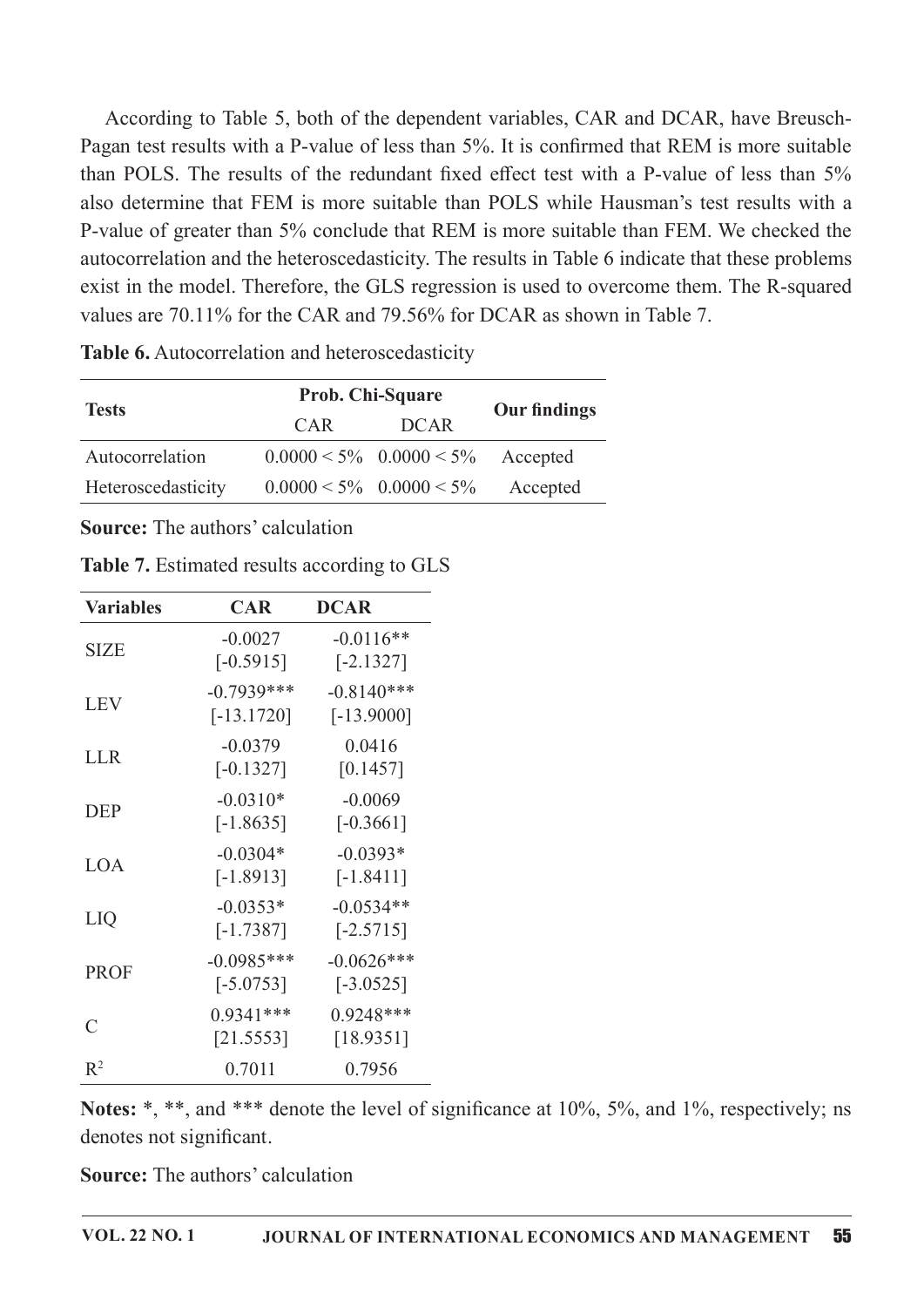It is shown in Table 7 that in the case of CAR, five variables that ensure statistical significance are LEV, DEP, LOA, LIQ, and PROF. The regression results in this table also confirm that DCAR can be explained by the variables SIZE, LEV, LOA, LIQ, and PROF at the statistical significance levels of  $1\%$ ,  $5\%$ , or  $10\%$ .

### 4.4Discussion

### Impact of financial leverage

According to the GLS results in Table 7, LEV has a regression coefficient of -0.7939 with a significance level of  $1\%$ . This finding shows that financial leverage has negative impacts on CARs of joint-stock commercial banks in Vietnam. This result is consistent with Aktas et  $al.$  (2015), who studied commercial banks in 10 countries in Southeast Europe. This finding suggests that when banks use more debt, they will face higher risks of capital insecurity. Indeed, when debt and the risks involved increase, banks will try to improve their lending opportunities and invest more in risky assets with the expectation of higher return for additional income since their equity and CARs are usually low. In addition, Table 7 also shows that LEV can explain the reverse trend of DCAR via the regression coefficient of -0.8140 with the significance level of  $1\%$ . This finding implies that when the level of debt used in a bank's capital structure is high, the CAR is less superior or even lower CAR compared to the minimum required.

### Impact of customer loans

According to the GLS results in Table 7, LOA has a regression coefficient of -0.0304 with the statistical significance level of  $10\%$ . This finding indicates that expanding (or narrowing) customer loans will reduce (or increase) CAR. This finding is consistent with the expectations as well as the empirical research of Dreca  $(2013)$  and Than and Nguyen  $(2015)$ . This can be attributed to the fact that commercial banks have to accept credit risks when making loans. They may be willing to lend more by reducing credit standards requirements, which increases risks for asset portfolios and leads to a decrease in CARs. At the same time, the regression coefficient of LOA and DCAR is  $-0.0393$  with a significance level of 10%. This finding confirms that the increase in customer loans will reduce the positive difference between the actual CARs and the minimum ratio required. Moreover, excessive lending may lead to the lower level of actual CAR, which does not reach the minimum threshold set by the State Bank. Then, the safety level of banking business activity will be low.

## Impact of liquidity

According to the GLS results in Table 7, LIQ has a regression coefficient of -0.0353 with a significance level of 10%. It shows that liquidity has a negative effect on CAR, which is contrary to the expectations and conclusions of Workneh (2014) and Aktas et al. (2015). The regression coefficient of LIQ is  $-0.0534$  with a significance level of 5%. This evidence suggests that increasing liquidity reserves may lead to a smaller positive difference or even a negative one between the actual CAR level and the minimum level required by the State Bank. This reverse trend, which agrees with Shingjergji and Hyseni (2014), can be explained by the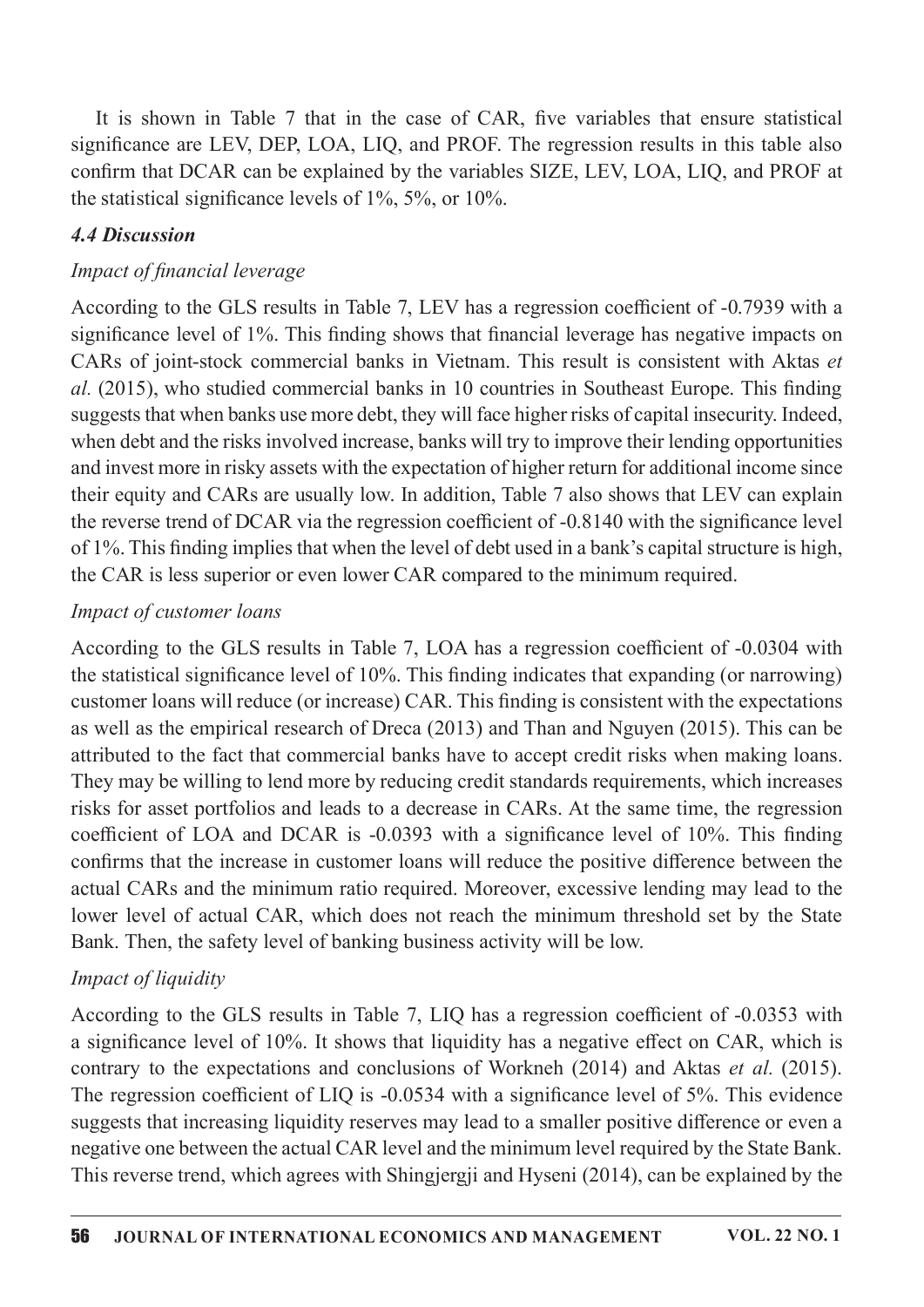trade-off between profit and risks in liquidity management. Banks can increase liquidity by holding more liquid assets as well as reducing investment in profitable assets. This strategy may lead to a decrease in income, poorer ability to raise capital from profits, or a significant increase in riskier investments because of their higher confidence in liquidity reserve. It may lead to a decrease in the bank's capital adequacy.

# Impact of profitability

According to the GLS results in Table 7, PROF has a regression coefficient of -0.0985 with a significance level of 1%. This fact shows that profitability has a negative impact on CAR. This is contrary to the expectations and the empirical research of Dreca (2013) and Aktas *et al.* (2015). However, this result is consistent with the study of Bokhari *et al.* (2012) and Berger (1995). Moreover, PROF in relation to DCAR with a significance level of  $1\%$  has a regression coefficient of -0.0626. This finding means that profitability increasing may reduce the positive difference between the actual CAR and the minimum required by the State Bank, or make CAR lower than the required minimum level. Therefore, commercial banks often try to maximize the value of shareholders' assets by deciding to invest as much as possible in profitable assets with the capital accumulated from internal resources, such as retained earnings. Banks may be more inclined to riskier investments and loans, which leads to increased risks to the asset portfolio and, thus, a capital adequacy decrease.

# Impact of customers' deposits

According to the GLS results in Table 7, DEP has a regression coefficient of -0.0311 with a statistical significance of 10%, which means that the volume of customer deposits has a negative impact on CARs of joint-stock commercial banks in Vietnam. This relationship is contrary to the expectations and empirical results of Workneh (2014). However, this result supports Dreca (2013), who anlyzed the same relationship among commercial banks in Bosnia. It can be explained that banks, as the financial intermediaries, should focus on mobilizing customers' deposits. If customers' deposits increase, banks increase risky asset item. While equity does not increase or increases slightly, the CAR will decrease. However, the relationship between DEP and DCAR does not guarantee statistical significance, which means that banks' decision to mobilize customers' deposits does not affect their compliance with the minimum CAR requirement of the State Bank.

## Impact of bank size

SIZE does not guarantee statistical significance to explain CAR when it is inconsistent with the expectations. However, at  $5\%$  significance level, this variable is statistically significant and can be used to explain DCAR and the regression coefficient, which is at -0.0116. This result shows that banks certainly maintain a level of capital adequacy without being affected by the differences in bank size. However, the bank with larger size will have smaller positive difference. The negative difference between the actual CAR and the specified minimum is larger. This can be explained by the fact that banks of larger scales tend to establish riskier asset portfolios. Their CARs just meet the requirements of the State Bank of Vietnam on the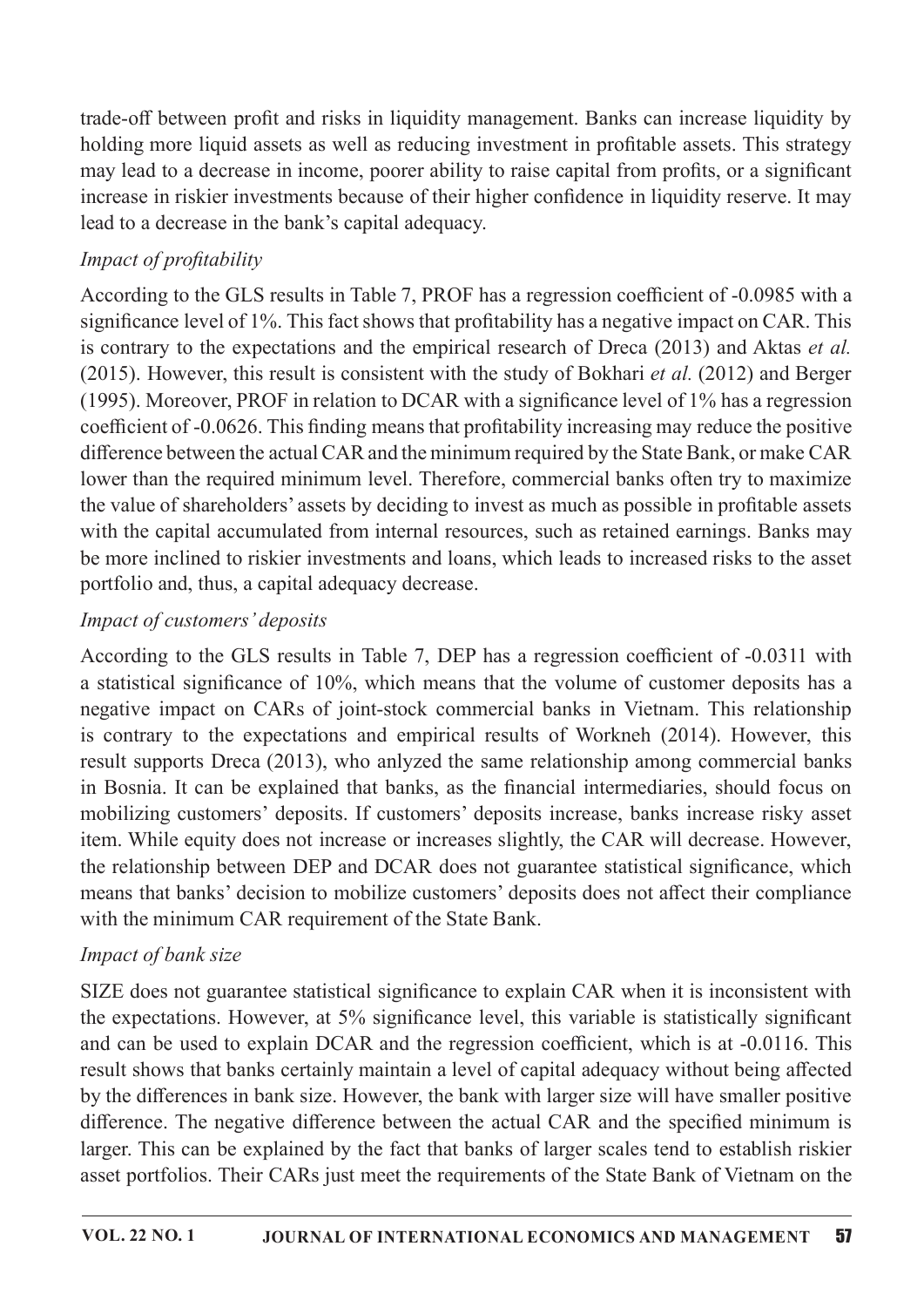safety of the commercial bank system. Smaller commercial banks will give more priority to safety and CARs, which might be higher than the prescribed minimum.

## Impact of loan loss reserve

LLR in a relationship with both CAR and DCAR does not guarantee statistical significance. This result indicates that risk provisions are not reliable to explain the level of capital adequacy in banks' business activities. This may be due to the fact that commercial banks can manage credit risks well and ensure the quality of loans. Provisions are mainly for technical purposes and adjusted entries in the accounting books.

## 5.Conclusion

According to the results estimated by the GLS method, the study summarizes banks' characteristics that are statistically significant in explaining CAR as well as the tendency to maintain CAR of joint-stock commercial banks compared to the minimum level required by the State Bank of Vietnam. These characteristics include financial leverage, customer deposits, customer loans, liquidity, and profitability. In addition, it is found that bank size and provision for credit risks do not guarantee statistical significance. These results suggest that banks maintain and adjust their CARs to ensure financial efficiency as well as to meet the requirements of the State Bank by choosing policies to attract deposits that are suitable and balanced with the demand for capital use. This strategy also helps harmoniously solve the trade-off between the cost of capital opportunities and the safety goal by deciding the liquidity reserve. In addition, it helps focus on the relationship between investment in profitable assets with capital generated from retained earnings determined by dividend policies. Furthermore, it is to ensure credit quality to be in line with loan growth objectives and maintain the correlation between equity the level of debt use.

Our findings are expected to provide empirical evidence and useful information for bank managers to make rational decisions in maintaining and adjusting their CARs in order to ensure financial performance and meet the regulations of the central bank. This study provides specific evidence for the State Bank of Vietnam to formulate policies to ensure the efficiency and stability of the banking system.

One limitation of this study is that the sample of this study does not include all commercial banks in Vietnam. In addition, the research model has not considered the macro factors or the moderation of the relevant legal system. Therefore, future studies may address these problems to have better results.

## References

- Akerlof, G. (1970), "The market for 'lemons': quality uncertainty and the market mechanism", Quantitative Journal of Economics, Vol. 89, pp. 488 - 500.
- Aktas, R., Acikalin, S., Bakin, B. and Celik, G. (2015), "The determinants of banks' capital adequacy ratio: some evidence from South-Eastern European countries", Journal of Economics and Behavioral Studies, Vol. 7 No. 1, pp. 79 - 88.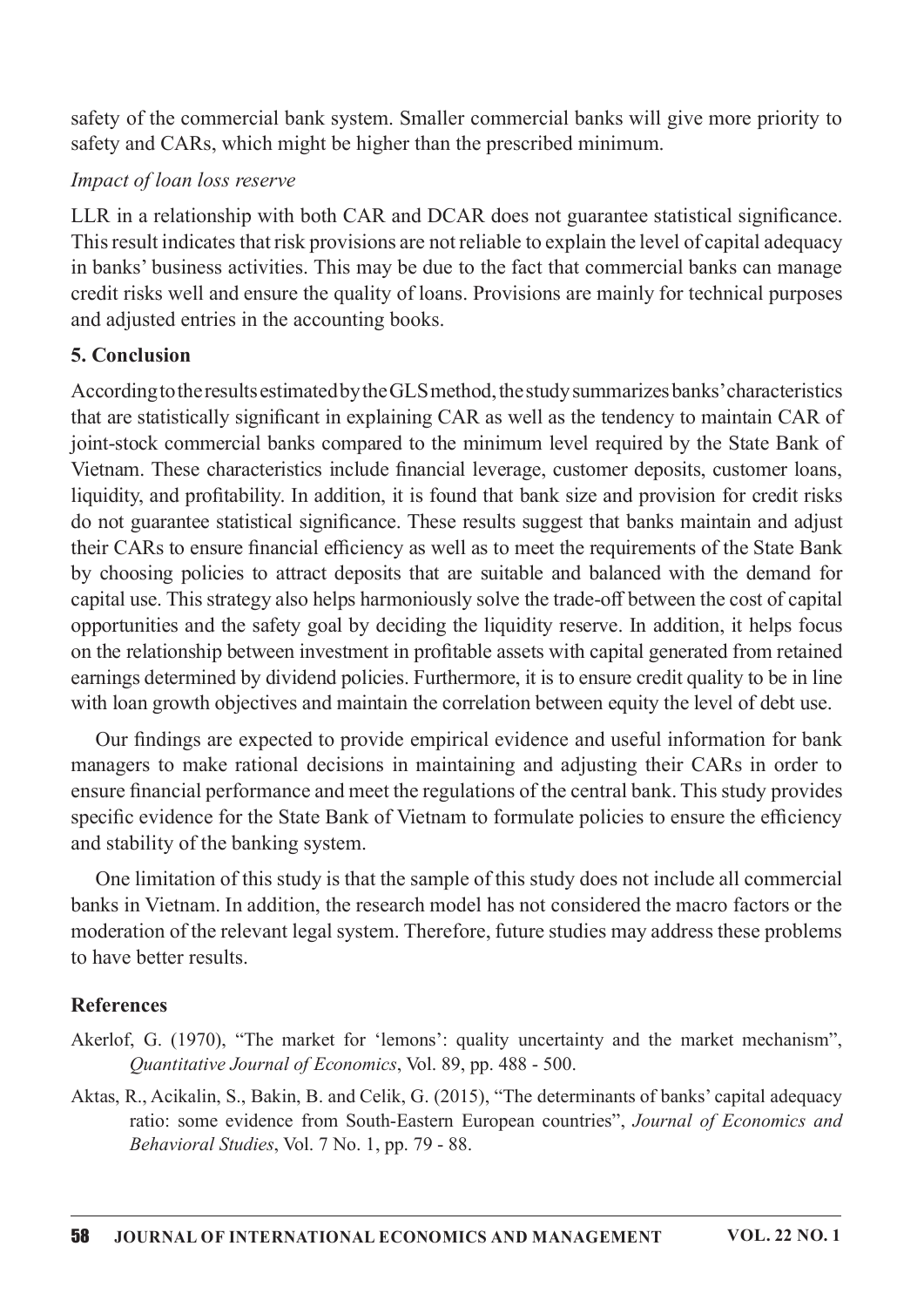- Alajmi, M. and Alqasem, K. (2015), "Determinants of capital adequacy ratio in Kuwaiti banks", Journal of Governance and Regulation, Vol. 4 No. 4, pp. 315 - 322.
- Al-Tamimi, K.A.M. and Obeidat, S.F. (2013), "Determinants of capital adequacy in commercial banks of Jordan an empirical study", International Journal of Academic Research in Economics and Management Sciences, Vol. 2 No. 4, pp. 44 - 58.
- Basel Committee on Banking Supervision. (2008), Principles for sound liquidity risk management and supervision, Bank for International Settlements, Press and Communications, CH-4002 Basel, Switzerland, Available at https://www.bis.org/publ/bcbs138.pdf (Accessed 17 March, 2021).
- Bateni, L., Vakilifard, H. and Asghari, F. (2014), "The influential factors on capital adequacy ratio in Iranian banks", International Journal of Economics and Finance, Vol. 6 No. 11, pp. 108 - 116.
- Berger, A.N. (1995), "The relationship between capital and earnings in banking", Journal of Money, Credit, and Banking, Vol. 27 No. 2, pp. 432 - 456.
- Berger, A.N. & DeYoung, R. (1997), "Problem loans and cost efficiency in commercial banks", Journal of Banking & Finance, Vol. 21 No. 6, pp. 849 - 870.
- Bokhari, I.H., Ali, S.M. and Sultan, K. (2012), "Determinants of capital adequacy ratio in banking sector: an empirical analysis from Pakistan", Academy of Contemporary Research Journal, Vol.  $2$  No.  $1$ , pp.  $1 - 9$ .
- Buyuksalvarci, A. and Abdioglu, H. (2011), "Determinants of capital adequacy ratio in Turkish banks: a panel data analysis", African Journal of Business Management, Vol. 5 No. 27, pp. 11199 - 11209.
- Claessens, R. (2010), What is a bank? Linking all key banking functions, AuthorHouse UK.
- Diamond, D.W. and Rajan, R.G. (2000), "A theory of bank capital", The Journal of Finance, Vol. 55 No. 6, pp. 2431 - 2465.
- Dreca, N. (2013), "Determinants of capital adequacy ratio in selected Bosnian banks", Dumlupinar University Journal of Social Sciences, Vol. 12 No. 1, pp. 149 - 162.
- El-Ansary, O.A. and Hafez, H.M. (2015), "Determinants of capital adequacy ratio: an empirical study on Egyptian banks", *Corporate Ownership and Control*, Vol. 13 No. 1, pp. 806 - 816.
- Gujarati, D.N. (2008), Basic econometrics ( $5<sup>th</sup>$  edition), McGraw-Hill Education.
- Hair, J.F., Black, W.C., Babin, B.J., Anderson, R.E. and Tatham, R.L. (2006), *Multivariate data* analysis, New Jersey: Pearson Education Inc.
- Hewaidy, A.M. and Alyousef, H. (2018), "Bank-specific and macroeconomic determinants of capital adequacy ratio: evidence from Kuwaiti banks", European Journal of Economics, Finance and Administrative Sciences, No. 99, pp. 5 - 20.
- Kasmadi, K.A., Lambey, L. and Tumiwa, J.R. (2017), "Analysis of factors affecting capital adequacy ratio between Islamic bank and conventional bank case study – Mandiri Syariah and Mandiri (2009-2016)", Journal of Economic, Management, Business and Accounting, Vol. 5 No. 3, pp. 3794 - 3803.
- Keqa, F. (2021), "The determinants of banks' capital adequacy ratio: evidence from Western Balkan countries", Business and Economics Journal, Vol. 12 No. 3, pp. 1 - 6.